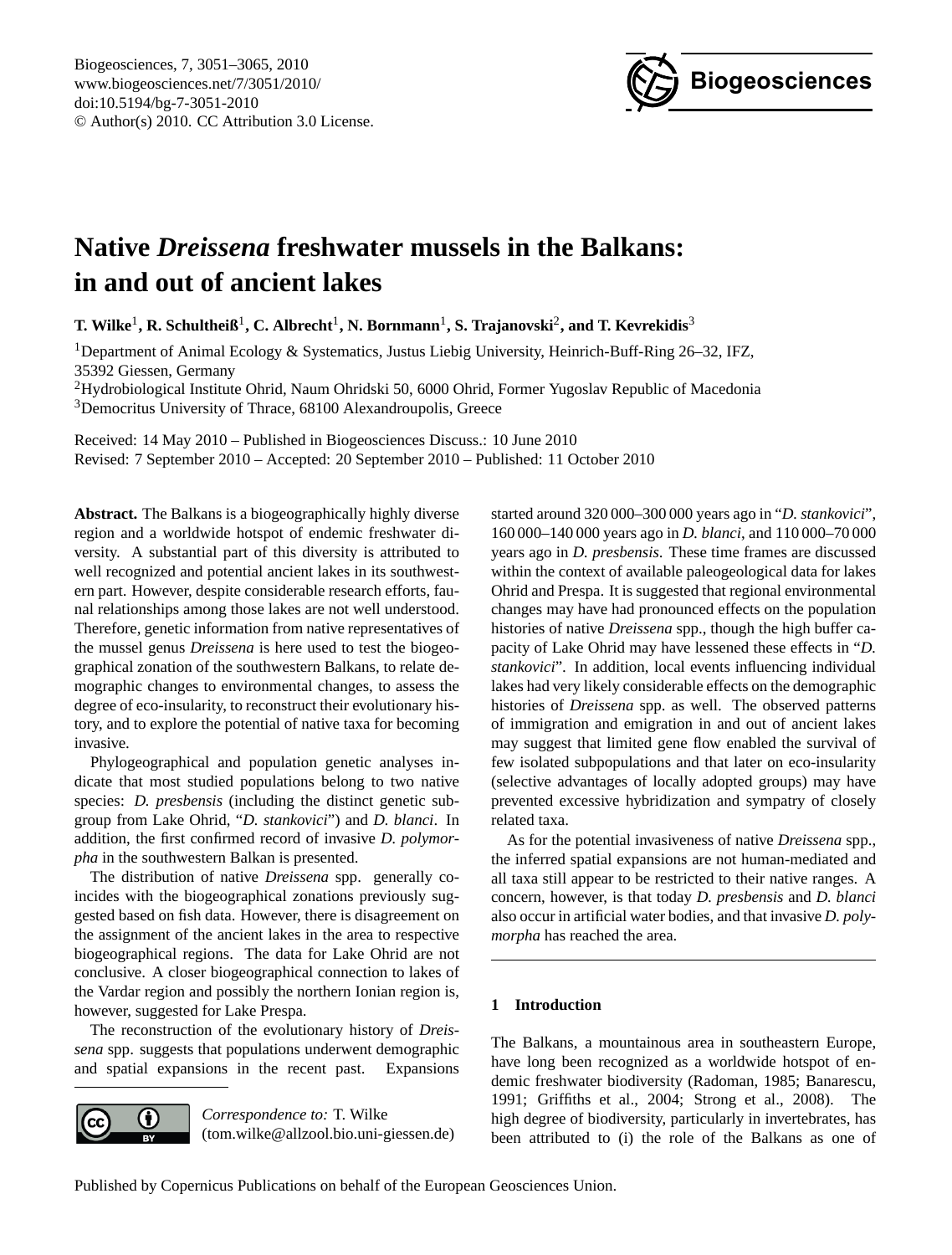

**Fig. 1.** Map of the southwestern Balkans showing the water bodies sampled for *Dreissena* spp. Records for native species are shown as red dots, for invasive species as yellow dot (for detailed locality information see Table 1). Negative records of *Dreissena* spp. are indicated by the x-symbol. Distribution of genetic groups of native species within the water bodies studied are indicated by coloured pie charts (black: "*D. stankovici*", grey: *D. presbensis*, white: *D. blanci*). Note that this assignment is a result of the present study. Numbers indicate total number of specimens studied from each water body (upper line) as well as the total number of haplotypes/private haplotypes found (lower line in parentheses). Major ecoregions are derived from Abell et al. (2008) and indicated by solid grey lines and italic names. Base map adapted from Mountain High Maps $^{\circledR},^{\circledR}$  1993, Digital Wisdom $^{\circledR}$ , Inc.

the major European Pleistocene refugia (e.g. Denèfle et al., 2000; Tzedakis, 2009; Lézine et al., 2010), (ii) its rich geological history, for example, the upheaval of various mountain ranges, the interplay of Tethys and Paratethys, and the former contact to Anatolia (Radoman, 1985; Banarescu, 1991), (iii) its various biogeographical zones (Banarescu, 2004), and (iv) its high diversity of freshwater habitats ranging from cold springs, glacial lakes and mountain streams to ephemeral rivers and extended lake systems, including a number of actual or potential ancient lakes. In fact, the southwestern Balkans arguably are home to all the ancient lakes in Europe, except for the Caspian Sea (Albrecht and Wilke, 2008; also see Fig. 1).

These lakes comprise ancient Lake Ohrid, situated in the Former Yugoslav Republic of Macedonia (from hereon

called Macedonia) and the Republic of Albania (from hereon called Albania), as well as Lake Prespa (Macedonia, Greece, Albania). In addition, there are less known, potential ancient lakes such as lakes Skutari (Montenegro, Albania), Mikri Prespa (Greece, Albania), Pamvotis (Greece), Vegoritis (Greece), Dojran (Macedonia, Greece), and Trichonis (Greece). As ancient lakes have often existed continuously for hundred thousand or even millions of years, and as they can harbour a high degree of endemic faunal elements, they are popular systems for reconstructing faunal relationships and changes in species composition in space and time (e.g. Martens, 1997).

There is only limited knowledge of the latter factor for the Balkan ancient lakes, thus hampering a better understanding of the link between geography and faunal evolution of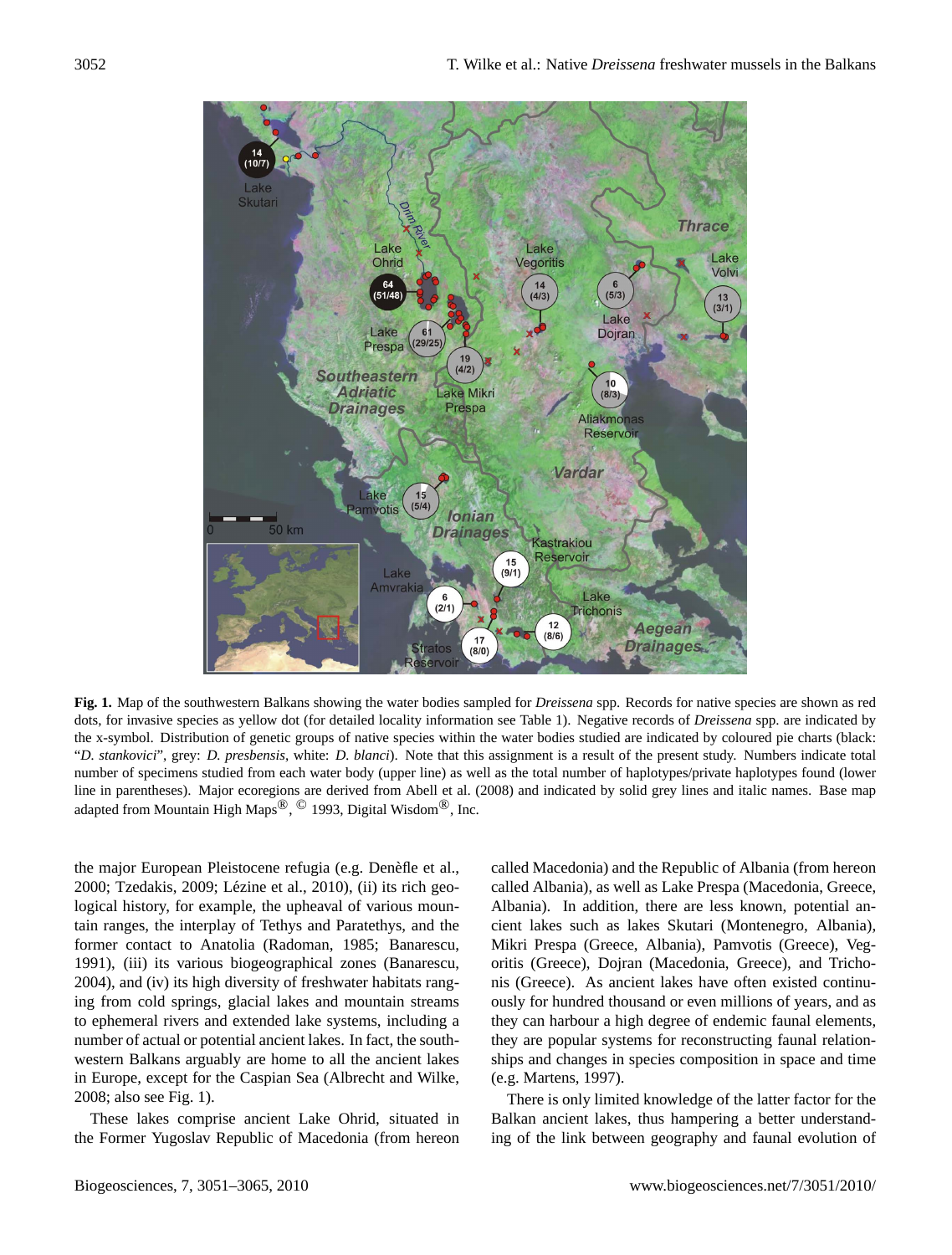lacustrine faunas in the Balkans in general. Parts of the problem are uneven scientific coverage of the different water bodies in the area with a strong bias to the ancient lakes Ohrid and Prespa (reviewed in Albrecht and Wilke, 2008) and, to a lesser extent, to lakes Trichonis (e.g. Albrecht et al., 2009), Pamvotis (e.g. Frogley and Preece, 2004), Skutari (e.g. Karaman and Beeton, 1981), and Dojran (e.g. Griffiths et al., 2002; Reed, 2004). More importantly, despite recent attempts to enhance our understanding of biogeographical processes on a regional scale (Griffiths and Frogley, 2004; Korniushin, 2004; Lipej and Dulčić, 2004; Reed, 2004; Hauswald et al., 2008), our knowledge of patterns of freshwater biogeographical zones in the Balkans remains largely biased towards fish and drainage networks (e.g. Banarescu, 2004). According to these authors, the southwestern Balkans are bordered by the Danube River Basin to the north and by the Adriatic Sea, the Mediterranean Sea and the Aegean Sea to the west, south and east, respectively. The southwestern Balkans themselves consist of the following biogeographical regions: the Dalmatian region in the northwest, the Macedonia-Thessaly region in the north, the south Adriatic-Ionian region in the west, the Thrace region in the northeast, as well as the Attiko-Beotia region in the southeast. This zoogeographical division largely corresponds to the "ecoregions" suggested by Abell et al. (2008) (see Fig. 1).

Despite minor differences in the corresponding regions, both divisions place lakes Ohrid and Prespa in the southeastern Adriatic Drainage/south Adriatic-Ionian region. Banarescu (1991: 751), however, specifically acknowledged the faunal distinctness of Lake Ohrid "... its fauna has however a number of peculiarities and cannot be considered as only a subdivision of the large West Balkan ...".

The affiliation of both lakes to the southeastern Adriatic drainage region, and particularly the close biogeographical relationships between the two lakes remains controversial (reviewed in Albrecht and Wilke, 2008). In fact, a cluster analysis of 147 mollusc species from all major natural lakes in the southwestern Balkans (Albrecht et al., 2009) indicated that Lake Ohrid is highly distinct with relatively little faunal overlap to neighbouring Lake Prespa. The latter appears to be more closely related to lakes of the Vardar region (lakes Vegoritis and Dojran), and not to the lakes of the southeastern Adriatic and Ionian drainages (lakes Skutari, Pamvotis, Amvrakia, Trichonis; but see Albrecht et al., 2008).

So far, there is no conclusive explanation for the low degree of faunal exchange between Lake Ohrid and neighbouring water systems. Radoman (1985) suggested an inherent structure of the biocoenosis that prevents such events; the well adapted endemic organisms of Lake Ohrid may outcompete most invading species but are probably inferior outside native Lake Ohrid – a pattern sometimes referred to as eco-insularity (e.g. Albrecht and Wilke, 2008).

In the recent past, a number of molecular studies have used species-level phylogenetic relationships as indirect evidence for faunal exchange of Lake Ohrid with neighbouring

water bodies (e.g. Albrecht et al., 2006, 2007, 2008; Wilke et al., 2007; Hauswald et al., 2008; Schultheiß et al., 2008; Wysocka et al., 2008; Trajanovski et al., 2010). In contrast, population-genetic studies remain scarce (e.g. Sell and Spirkovski, 2004).

The problem is circular: to study immigration and emigration in ancient lakes within a population-level context a single species or a set of closely related species with a Balkanwide distribution would ideally be required. However, due to the high degrees of endemism in these ancient lakes with corresponding low levels of immigration and emigration, few such candidate species exist.

A potential exception are the closely related southwestern Balkan representatives of the freshwater mussel genus *Dreissena* (Van Beneden, 1835).

The genus has become infamous because of two highly invasive representatives, the zebra mussel *D. polymorpha* (Pallas, 1771) and the quagga mussel *D. rostriformis bugensis* (Andrusov, 1897), which are considered pest species in large parts of North America (e.g. May and Marsden, 1992; Nalepa and Schloesser, 1993) and Europe (e.g. Kinzelbach, 1992; Molloy et al., 2007). Though the occurrence of at least one of these invasive species, *D. polymorpha*, in the southwestern Balkans has been noted repeatedly (reviewed in Albrecht et al., 2007), recent studies strongly suggest that, so far, only native species of *Dreissena* occur in the area (e.g. Stepien et al., 2003; Gelembiuk et al., 2006; May et al., 2006; Albrecht et al., 2007; Molloy et al., 2010). Albrecht et al. (2007) showed that these native representatives are closely related, all belonging to the subgenus *Carinodreissena*. The southern parts of the area are inhabited by *D. blanci* Westerlund, 1890, which has originally been described from the Lake Trichonis area. The authors also showed that the second native species, nominal *D. stankovici*, L'vova and Starobogatov, 1982, supposedly endemic to Lake Ohrid, is not restricted to the ancient lakes Ohrid and Prespa, but that it is a widespread taxon in the northern part of the area. As nominal *D. blanci* f. *presbensis* Kobelt, 1915 described from Lake Prespa has nomenclatural priority over *D. stankovici* described from Lake Ohrid, the correct name for the latter taxon should be *Dreissena presbensis*. However, for strictly didactical reasons, we here use the name *D. stankovici* for the genetic subgroup primarily associated with Lake Ohrid, and *D. presbensis* for the genetic subgroup primarily associated with Lake Prespa. Interestingly, specimens of *D. blanci* and *D. presbensis* occur sympatrically in lakes Prespa and Pamvotis.

Given the close relationship of native Balkan *Dreissena* spp. and their relatively wide distribution, here we utilize genetic information from 269 specimens within a system of phylogeographical and population genetic analyses to:

**–** test the biogeographical zones in the southwestern Balkans with respect to the regions previously described in the area,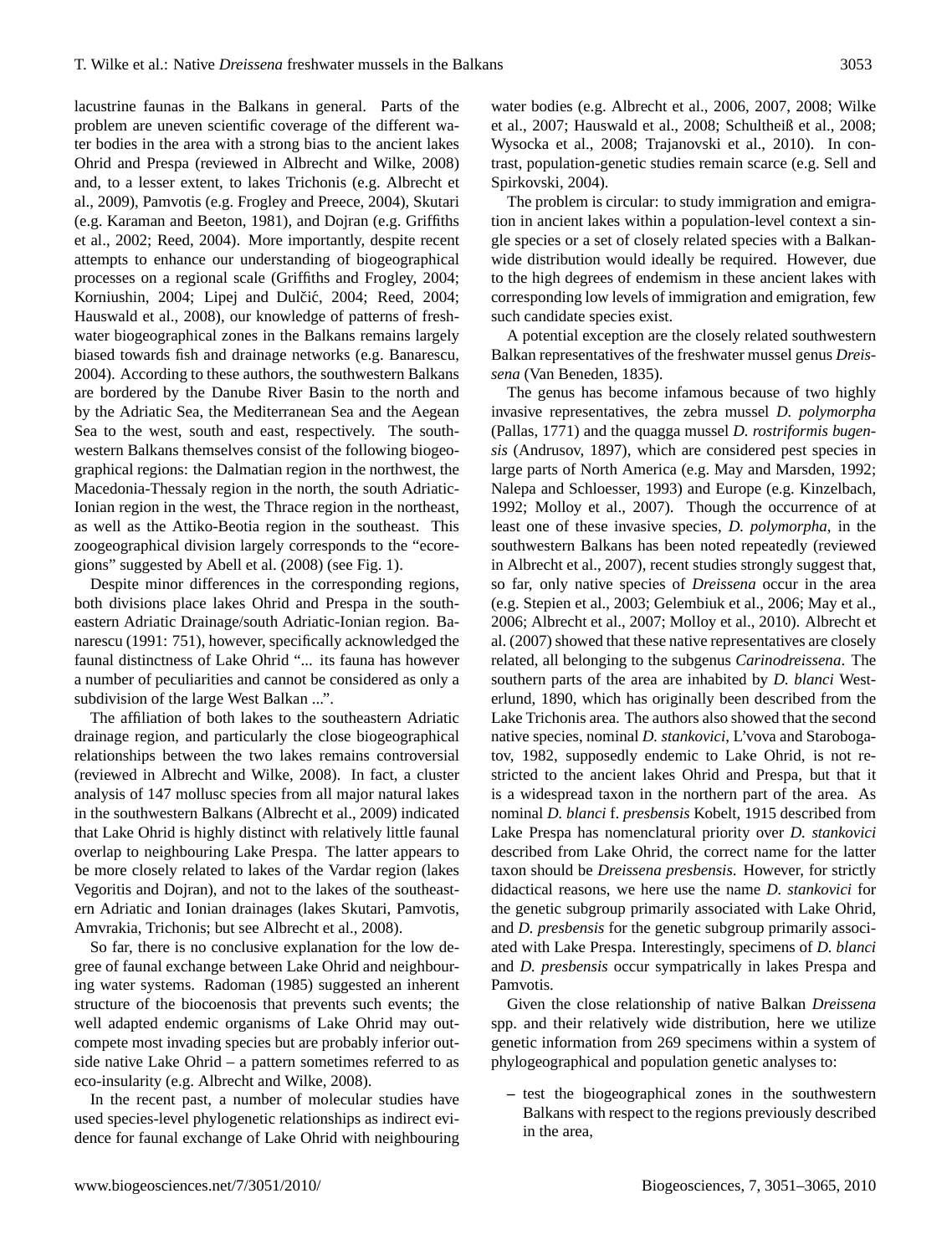- **–** investigate the relationship between demographic changes in *Dreissena* spp. and environmental changes,
- **–** assess the degree of eco-insularity and reconstruct the evolutionary history of *Dreissena* spp., and
- **–** explore the potential of these native taxa for becoming invasive.

# **2 Materials and methods**

# **2.1 Specimens studied**

The current study includes samples of *Dreissena* spp. from 47 localities (Table 1) in the central and southwestern Balkans, covering 13 larger natural and artificial water bodies (important limnological characteristics of natural lakes are given in Table 2). In addition, 11 other major water bodies were sampled, but did not yield specimens of *Dreissena* spp.: the Mavrovo, Globocica, and Strezevo reservoirs (Macedonia); lakes Kastorias, Petron, Chimaditis, Pikrolimni, Koronia, Lysimachia, and Ozeros, as well as the Kerkini Reservoir (all Greece). Field work was conducted between 2003 and 2009.

Our sampling encompasses all nominal *Dreissena* taxa from the area (see Bank, 2006; Albrecht et al., 2007), including materials from or close to their respective type localities: *D. stankovici* L'vova and Starobogatov, 1982 (type locality Lake Ohrid), *D. blanci* Westerlund, 1890 (= *D. chemnitzi* Westerlund and Blank, 1879; = *D. hellenica* Locard, 1893; = *D. thiesae* Locard, 1893; type localities all Missolonghi), and *D. blanci presbensis* Kobelt, 1915 (type locality Lake Prespa).

# **2.2 DNA isolation and sequencing**

The method described by Wilke et al. (2006) was used for isolating DNA from individual mussels. The primers for amplifying a fragment of the cytochrome  $c$  oxidase subunit I (COI) gene with a target length of 658 base pairs (bp), excluding 51 bp of primer sequence, were LCO1490 and HCO2198, as described by Folmer et al. (1994). Sequences (forward and reverse) were determined using the LI-COR (Lincoln, NE, USA) DNA sequencer Long ReadIR 4200 and the Thermo Sequenase fluorescent labelled primer cycle sequencing kit (Amersham Pharmacia Biotech, Piscataway, NJ, USA). The protein-coding mitochondrial COI sequences, which in *Dreissena* are free of insertions and deletions, were aligned unambiguously by eye using BioEdit 7.0.8.0 (Hall, 1999). The first few base pairs behind the  $3'$  end of each primer were difficult to read. We therefore uniformly cut off the first and last 10 bp of each sequence, leaving a 638-bplong overlapping fragment for the COI gene. All sequences are available from GenBank (accession numbers EF414478– EF414492, EF414496, HM209829–HM210081).

# **2.3 Phylogeographical history and summary statistics**

# **2.3.1 Network analyses**

A statistical parsimony haplotype network was constructed utilizing the program TCS 1.21 (Clement et al., 2000), with the connection limit set to 95% and gaps being treated as fifth state. Network ambiguities were resolved according to the criteria of Pfenninger and Posada (2002). In a second analysis, we reduced the connection limit to 90%  $(= 15 \text{ mu}$ tational steps) in an attempt to infer the connections among sub-networks. In a third analysis, we analyzed our three taxa individually to infer the respective ancestral haplotypes.

# **2.3.2 Test for genetic structure**

To reconstruct the demographic and spatial history of *Dreissena* spp., we first tested for significant genetic structure within those taxa that did not exceed the 95% connection limit of the network analysis (see Result section).

We performed a hierarchical Analysis of Molecular Variance (AMOVA) with a distance matrix of pairwise differences and tested the significance of the  $\Phi$  statistic by generating a null-distribution based on 10 000 permutations of the original dataset utilizing Arlequin 3.5.1.2. (Excoffier et al., 2005). The hierarchical grouping variables were (i) taxa, (ii) lake systems, (iii) populations.

As an alternative approach for studying genetic differentiation among taxa, we performed an exact test as suggested by Raymond and Rousset (1995) and implemented in Arlequin 3.5.1.2. The assumed null hypothesis of the test statistics is a random distribution of different haplotypes among populations (i.e. panmixia). The significance of differentiation between taxa was evaluated by running the Markov chain for 1 000 000 steps.

# **2.3.3 Tests for neutrality**

In order to test for the effects of past demographic events (i.e. changes in population size) or influences of selection in *Dreissena* spp., we utilized Tajima's (1989) D statistic as implemented in Arlequin 3.5.1.2. The significance of the statistics was inferred using coalescent simulations with 10 000 replicates.

# **2.3.4 Testing models of demographic and spatial expansions**

Demographic and spatial histories of populations were inferred by linking the amount and distribution of sequence differences to relative time since divergence, utilizing mismatch analyses. While a demographic equilibrium, that is, constant population size, generates a multimodal distribution of pairwise nucleotide differences, a demographic expansion is indicated by a unimodal distribution (Rogers and Harpending, 1992). Schneider and Excoffier (1999) and Excoffier (2004)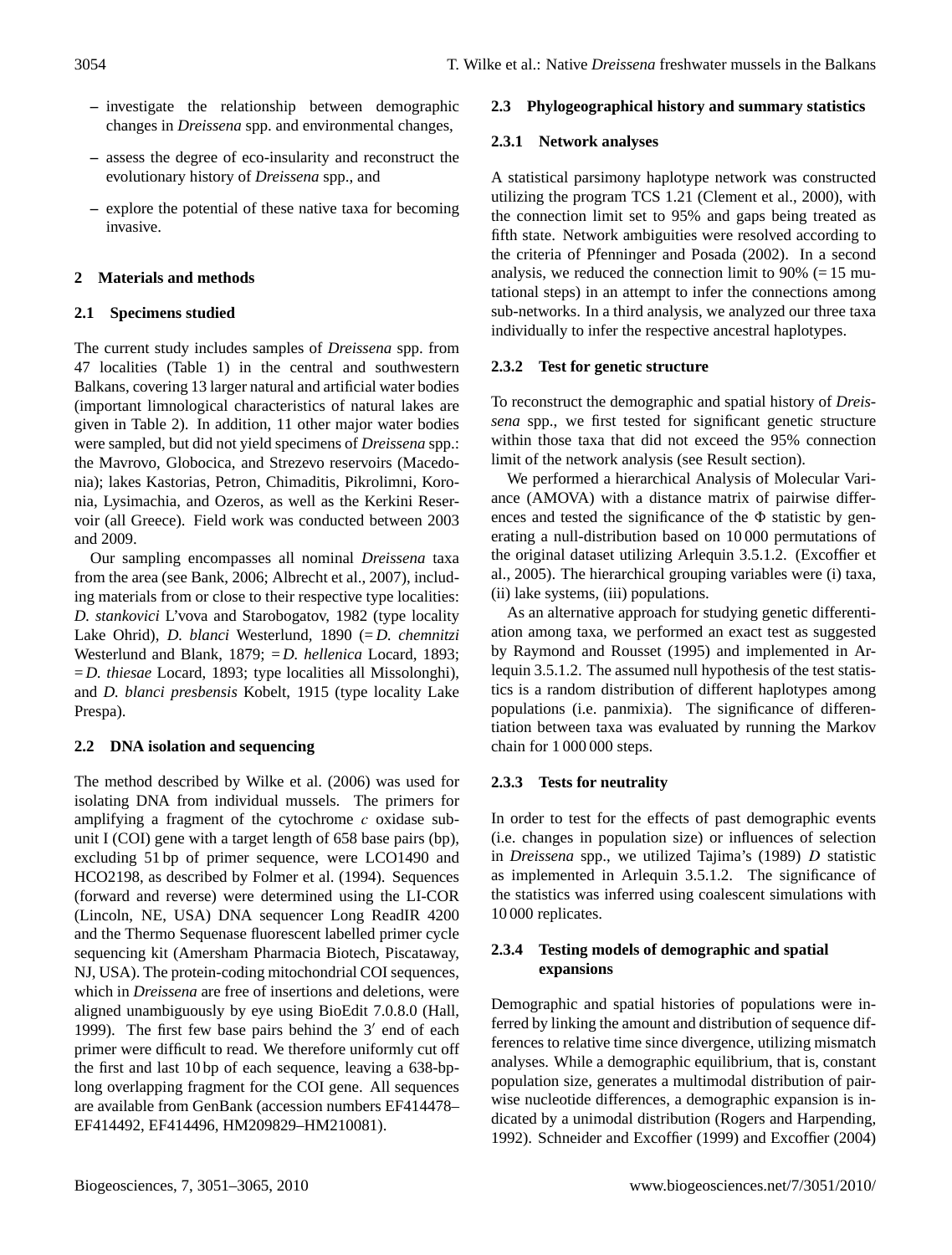**Table 1.** Locality information of studied specimens of *Dreissena* spp., including drainage system, latitude and longitude information (in decimal degrees N and W, respectively), as well as DNA isolation numbers and respective haplotype information for individual specimens (in parentheses).

| Drainage system              | Latitude             | Longitude            | DNA isolation number of individual specimens (haplotype number)                                                                            |
|------------------------------|----------------------|----------------------|--------------------------------------------------------------------------------------------------------------------------------------------|
| Dreissena polymorpha         |                      |                      |                                                                                                                                            |
| Skutari (Saško Lake)         | 41.97679             | 19.33871             | 12852 (Pol), 12853 (Pol), 12855 (Pol)                                                                                                      |
| Dreissena "stankovici"       |                      |                      |                                                                                                                                            |
| Ohrid                        |                      |                      |                                                                                                                                            |
| Ohrid                        | 41.10508<br>41.16074 | 20.78048             | 3960 (S7), 4157 (S9), 4158 (S1), 4189 (S13), 4190 (S14), 4654 (S34)                                                                        |
| Ohrid                        | 41.16267             | 20.68662<br>20.68716 | 4159 (S10), 4191 (S1), 4192 (S15), 4249 (S21), 4287 (S25), 4288 (S26)<br>4294 (S29), 4295 (S30), 4296 (S32), 4297 (S32), 4298 (S33)        |
| Ohrid                        | 41.11485             | 20.64473             | 3961 (S8), 4161 (S5), 4162 (S11), 4193 (S16), 4194 (S17), 4663 (S3), 4664 (S36)                                                            |
| Ohrid                        | 41.08714             | 20.79424             | 4163 (S12), 4164 (S3), 4195 (S18), 4291 (S28), 4657 (S35), 4658 (S3)                                                                       |
| Ohrid                        | 41.01626             | 20.63430             | 4701 (S37), 4702 (S38), 4703 (S39), 4704 (S40), 4705 (S6), 4706 (S41)                                                                      |
| Ohrid                        | 40.97324             | 20.78668             | 4171 (S2), 4172 (S1), 4203 (S19), 4204 (S20), 4289 (S5), 4290 (S27)                                                                        |
| Ohrid                        | 40.91363             | 20.73756             | 4911 (S51), 4912 (S52), 4914 (S53), 4916 (S4), 4917 (S54), 4918 (S5)                                                                       |
| Ohrid                        | 40.97301             | 20.64445             | 4895 (S46), 4896 (S6), 4897 (S47)                                                                                                          |
| Ohrid                        | 41.03023             | 20.63521             | 4887 (S1), 4888 (S42), 4889 (S43), 4891 (S3), 4892 (S44), 4893 (S45)                                                                       |
| Ohrid                        | 40.98652             | 20.79818             | 3967 (S2), 4281 (S22), 4282 (S23), 4283 (S24), 4284 (S1), 4285 (S2), 4286 (S2)                                                             |
| Skutari                      | 42.23                | 19.13                | 4903 (S4), 4905 (S4), 4906 (S4), 4908 (S48), 4909 (S49), 4910 (S50)                                                                        |
| Skutari                      | 42.35862             | 19.10630             | 12845 (S6)                                                                                                                                 |
| Skutari                      | 42.16695             | 19.22564             | 12 847 (S25), 12 849 (S58), 12 850 (S56)                                                                                                   |
| Skutari                      | 41.98523             | 19.43216             | 12 833(S57), 12 834 (S25)                                                                                                                  |
| Skutari                      | 42.00598             | 19.60028             | 12 835 (S55), 12 838 (S6)                                                                                                                  |
| Dreissena presbensis         |                      |                      |                                                                                                                                            |
| Aliakmonas                   | 40.48620             | 22.25767             | 9185 (P8), 9186 (P2), 9188 (P9), 9189 (P43), 9191 (P44), 9192 (P9), 9193 (P4)                                                              |
| Dojran                       | 41.21873             | 22.77928             | 4571 (P24)                                                                                                                                 |
| Dojran                       | 41.18786             | 22.72310             | 9304 (P8), 9306 (P2), 9307 (P45), 9308 (P46), 9313 (P2)                                                                                    |
| Mikri Prespa                 | 40.75589             | 21.10273             | 4469 (P14), 4470 (P1), 4471 (P1), 4473 (P1), 4474 (P15)                                                                                    |
| Mikri Prespa                 | 40.69718             | 21.03827             | 4475 (P1), 4478 (P1), 4479 (P1), 4480 (P1)                                                                                                 |
| Mikri Prespa                 | 40.79296             | 21.07416             | 4481 (P1), 4482 (P1), 4483 (P1), 4485 (P1), 4486 (P1)                                                                                      |
| Mikri Prespa                 | 40.69718<br>40.79296 | 21.03827             | 4647 (P1), 4649 (P1)<br>4650 (P6), 4651 (P1)                                                                                               |
| Mikri Prespa<br>Mikri Prespa | 40.75589             | 21.07416<br>21.10273 | 4652 (P1)                                                                                                                                  |
| Pamvotis                     | 39.68320             | 20.86954             | 4575 (P3), 4661 (P3), 4662 (P3)                                                                                                            |
| Pamvotis                     | 39.68872             | 20.84427             | 4642 (P3), 4643 (P3), 4644 (P3), 4645 (P3), 4646 (P25)                                                                                     |
| Pamvotis                     | 39.67827             | 20.87722             | 4683 (P28), 4684 (P5), 4685 (P3), 4686 (P3), 4687 (P3), 4688 (P29)                                                                         |
| Prespa                       | 40.87103             | 20.98772             | 3966 (P10), 4275 (P1), 4276 (P1), 4277 (P1), 4278 (P13), 4280 (P1)                                                                         |
| Prespa                       | 40.93665             | 20.94414             | 3964 (P1), 4165 (P1), 4166 (P1), 4167 (P11), 4197 (P1), 4198 (P1), 4199 (P12)                                                              |
| Prespa                       | 40.93828             | 20.94855             | 4168 (P1), 4169 (P1), 4170 (P1), 4200 (P1), 4201 (P1), 4202 (P1)                                                                           |
| Prespa                       | 40.76848             | 20.92642             | 4813 (P1), 4814 (P30), 4815 (P1), 4816 (P31), 4817 (P7), 4818 (P32), 4829 (P6),                                                            |
|                              |                      |                      | 4830 (P1), 4831 (P1), 4832 (P1), 4833 (P34), 4834 (P1)                                                                                     |
| Prespa                       | 40.86210             | 20.94061             | 4821 (P7), 4822 (P1), 4823 (P1), 4824 (P1), 4826 (P1), 4827 (P33), 4839 (P1),<br>4840 (P35), 4841 (P1), 4842 (P36), 4843 (P37), 4844 (P38) |
| Prespa                       | 40.99446             | 20.93346             | 4845 (P39), 4846 (P1), 4847 (P1), 4848 (P40), 4849 (P41), 4850 (P1)                                                                        |
| Prespa                       | 40.82032             | 21.01939             | 4503 (P5), 4505 (P16), 4506 (P5), 4507 (P17), 4510 (P18)                                                                                   |
| Prespa                       | 40.83677             | 21.02141             | 4511 (P1), 4512 (P19), 4514 (P20), 4515 (P21), 4516 (P22), 4518 (P23)                                                                      |
| Vegoritis                    | 40.71857             | 21.74950             | 4572 (P2), 4573 (P2), 4574 (P2)                                                                                                            |
| Vegoritis                    | 40.78619             | 21.81685             | 4665 (P26), 4666 (P2), 4667 (P27), 4668 (P2)                                                                                               |
| Vegoritis                    | 40.79                | 21.82                | 5169 (P42), 5171 (P2), 5172 (P2), 5201 (P2), 5203 (P2), 5204 (P2), 5205 (P2)                                                               |
| Volvi                        | 40.67561             | 23.56736             | 9264 (P4), 9265 (P2), 9266 (P2), 9267 (P2), 9268 (P2), 9269 (P4),<br>9270 (P4), 9271 (P2), 9272 (P2), 9273 (P2)                            |
| Volvi                        | 40.67565             | 23.56322             | 9314 (P47), 9316 (P2), 9317 (P2)                                                                                                           |
| Dreissena blanci             |                      |                      |                                                                                                                                            |
|                              |                      |                      | 9184 (B1), 9187 (B2), 9190 (B2)                                                                                                            |
| Aliakmonas<br>Amvrakia       | 40.48620<br>38.76788 | 22.25767<br>21.16916 | 4790 (B3), 4791 (B3), 4793 (B5), 4794 (B3), 4795 (B3), 4796 (B3)                                                                           |
| Kastrakiou                   | 38.82002             | 21.33194             | 9164 (B1), 9165 (B6), 9166 (B7), 9167 (B8), 9168 (B2), 9169 (B4), 9170 (B1),                                                               |
|                              |                      |                      | 9171 (B6), 9172 (B9), 9173 (B8), 9274 (B2), 9275 (B17), 9276 (B5), 9277 (B6),<br>9279 (B1)                                                 |
| Pamvotis                     | 39.68320             | 20.86954             | 4576 (B10)                                                                                                                                 |
| Prespa                       | 40.82032             | 21.01939             | 4508 (B1)                                                                                                                                  |
| <b>Stratos</b>               | 38.67126             | 21.34027             | 9174 (B1), 9175 (B4), 9176 (B17), 9177 (B2), 9178 (B5), 9179 (B9), 9180 (B1),                                                              |
|                              |                      |                      | 9181 (B4), 9182 (B1), 9183 (B7), 9678 (B4), 9679 (B2), 9680 (B4), 9681 (B5),                                                               |
|                              |                      |                      | 9682 (B5), 9684 (B9), 9685 (B6)                                                                                                            |
| Trichonis                    | 38.55133             | 21.53817             | 4773 (B2), 4775 (B11), 4776 (B12), 4777 (B13), 4778 (B2), 4779 (B14)                                                                       |
| Trichonis                    | 38.52763             | 21.65608             | 4781 (B2), 4782 (B15), 4784 (B1), 4785 (B16), 4787 (B2), 4788 (B1)                                                                         |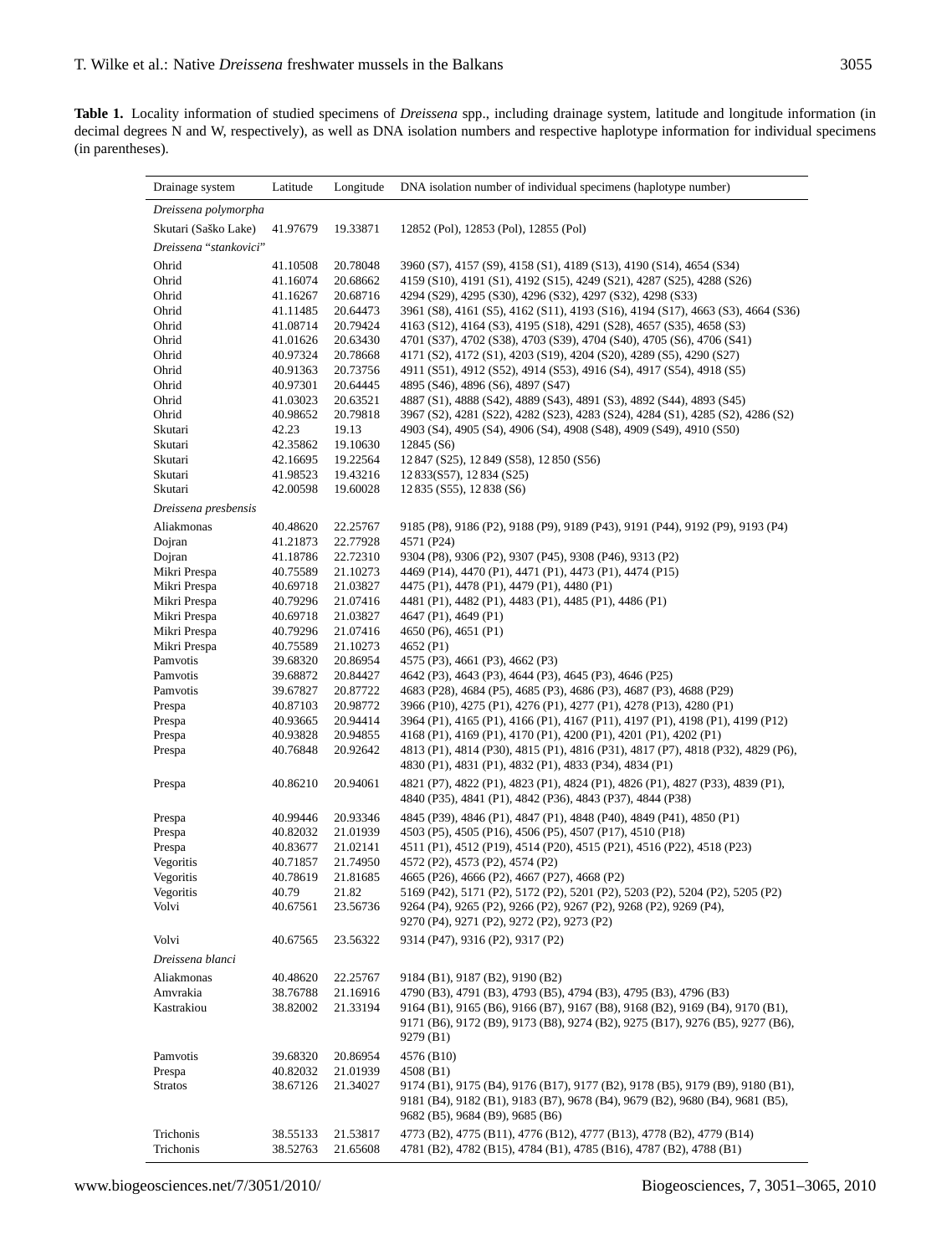|                         | Lake<br>Ohrid <sup>1</sup> | Lake<br>Skutari <sup>2</sup> | Lake<br>Prespa <sup>1</sup> | Lake<br>Trichonis <sup>3</sup> | Lake<br>Vegoritis $3$ | Lake<br>Volvi <sup>3</sup> | Lake<br>Mikri<br>Prespa <sup>1</sup> | Lake<br>Dojran <sup>3</sup> | Lake<br>Pamvotis <sup>3</sup> | Lake<br>Amvrakia <sup>3</sup> |
|-------------------------|----------------------------|------------------------------|-----------------------------|--------------------------------|-----------------------|----------------------------|--------------------------------------|-----------------------------|-------------------------------|-------------------------------|
| Altitude (m a.s.l.)     | 693                        | 10                           | 849                         | 18                             | 524                   | 37                         | 853                                  | 145                         | 470                           | 16                            |
| Surface area $(km^2)$   | 358                        | 500                          | 254                         | 96.5                           | 53                    | 68                         | 53                                   | 43                          | 22                            | 14.2                          |
| Maximum length (km)     | 30.3                       | 44                           | 27.3                        | 18.2                           | 11.0                  | 20.2                       | 14.3                                 | 8.0                         | 7.8                           | 6.2                           |
| Maximum width (km)      | 15.6                       | 13                           | 17.0                        | 7.5                            | 5.2                   | 6.7                        | 6.5                                  | 5.9                         | 4.6                           | 3.3                           |
| Maximum depth (m)       | 289                        | 8                            | 58                          | 58                             | 29                    | 23                         | 8.4                                  | 10.4                        | 11                            | 37                            |
| Mean depth $(m)$        | 155                        | 6.8                          | 14                          | 30.3                           | 70                    | 13.8                       | 4.1                                  | 5.5                         | 5.5                           | 4.4                           |
| Volume $(km^3)$         | 55                         | 4.0                          | 3.6                         | 2.9                            | 1.53                  | 0.94                       | 0.22                                 | 0.32                        | 0.12                          | 0.06                          |
| Watershed area $(km^2)$ | 1002                       | 5500                         | $\sim$ 1000                 | 421                            | 1853                  | 220                        | 260                                  | 420                         | 330                           | 177                           |
| Retention time (years)  | 70                         | 0.3                          | 25                          | 9.4                            | 9.5                   | $\overline{\phantom{a}}$   | 28                                   | -                           | 0.8                           | 9.4                           |

**Table 2.** Summarized physiographical and hydrological characteristics of large natural lakes in the southwestern Balkans from which specimens of *Dreissena* spp. were obtained.

<sup>1</sup> Albrecht and Wilke, 2008; <sup>2</sup> Royal Haskoning, 2006; <sup>3</sup>Zacharias et al., 2002; length and width calculated from GoogleEarth<sup>©</sup> 2010 Google.

extended this approach, allowing the estimation of demographic parameters from demographic and spatial expansion models based on a generalized non-linear least-square approach.

First, we tested the spatial expansion model for the three taxa *Dreissena* "*stankovici*", *D. presbensis*, and *D. blanci*. In contrast to the demographic expansion model, this model does not require panmixia but assumes that the sampled group is subdivided into an infinite number of demes exchanging migrants (i.e. restricted gene flow between groups). Then, we tested the model of demographic expansion in each of the three taxa. This model requires panmixia and as this assumption was violated in all taxa due to a significant genetic structuring of individual lakes in the AMOVA (except for "*D. stankovici*"), we only used specimens from that lake system that presumably constitutes the source for subsequent spatial expansion of the respective taxon for this test (see Results section for details). For "*D. stankovici*" this is Lake Ohrid, for *D. presbensis* Lake Prespa, and for *D. blanci* Lake Trichonis. Confidence intervals (CI) for both models were estimated based on coalescent simulations with 10 000 replicates.

# **2.3.5 Estimation of time since population expansion**

Mismatch analyses also allow for estimating  $\tau$ , a population parameter that enables the calculation of time since expansion. With  $\tau = 2tu$ , t is the time in generations and u is the total mutation rate over all nucleotide positions (Rogers and Harpending, 1992; Schneider and Excoffier, 1999). In the absence of a *Dreissena*-specific substitution rate for the COI gene, we used the trait specific COI Protostomia molecular clock rate of  $1.22\% \pm 0.27\%$  substitutions per site and one million years for the Jukes-Cantor model (Wilke et al., 2009). This rate has been shown to be robust among invertebrate taxa with similar biological and life-history characteristics (i.e. dioeceous tropical or subtropical taxa with a generation time of ∼1 year and a body size of approximately 2–50 mm). These criteria are met by *Dreissena* spp. from the Balkans.

To provide meaningful confidence intervals for our time estimates, we here account for both the error of the  $\tau$  estimate  $(\Delta \tau)$ ; see Result section) and the error of the substitution rate ( $Δμ$ , here 0.27% Ma<sup>-1</sup>, see above) by calculating the propagation of uncertainty following the approach of Schultheiß et al. (2010).

## **3 Results**

## **3.1 Network analyses**

The first analysis showed three distinct sub-networks that exceeded the 95% connection limit. Sub-network I comprises all haplotypes of native *Dreissena presbensis*, including those of "*D. stankovici*", sub-network II all haplotypes of native *D. blanci*, and sub-network III the single haplotype of invasive *D. polymorpha* (Fig. 2).

The *D. blanci* sub-network consists of 55 specimens with 17 haplotypes, 10 of them shared (Fig. 2). According to the network analysis, the taxon occurs allopatrically in the southern water bodies Trichonis, Amvrakia, Stratos and Kastrakiou, and, in low frequencies, sympatrically with *D. presbensis* in the central lakes Pamvotis and Prespa as well as in the Aliakmonas Reservoir (Fig. 1). The highest haplotype diversity and the highest ratio of private haplotypes (i.e. haplotypes only occurring in a single water body) are found in Lake Trichonis.

The *D. presbensis*/"*D. stankovici*" sub-network encompasses 211 specimens with 105 haplotypes (58 for "*D. stankovici*" and 47 for *D. presbensis*), 16 of them shared (7 and 9, respectively).

Haplotypes of "*D. stankovici*" (lakes Ohrid and Skutari) are completely separate from *D. presbensis* haplotypes from lakes Pamvotis, Prespa, Mikri Prespa, Vegoritis, Dojran, and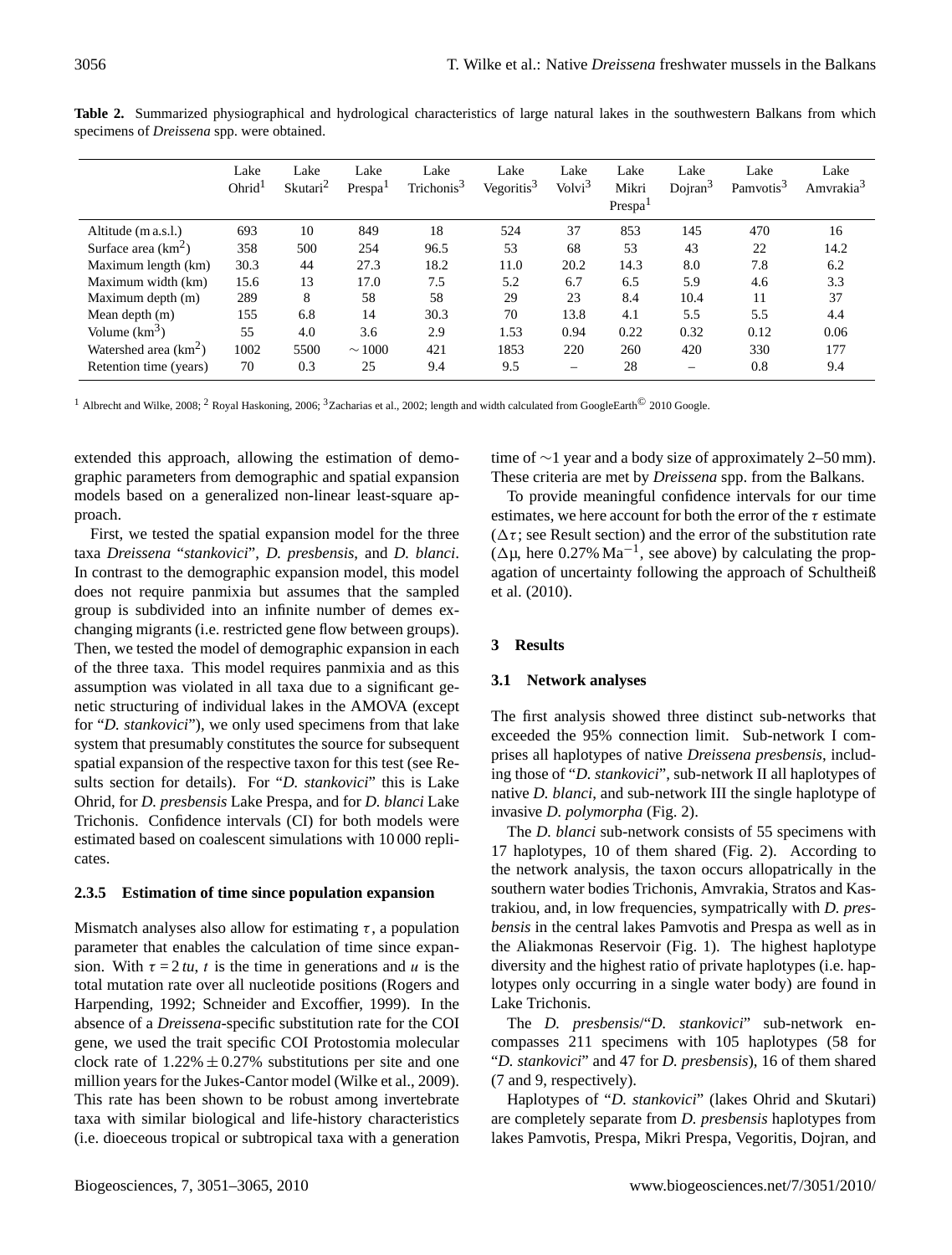

**Fig. 2.** Statistical parsimony haplotype network of *Dreissena* spp. based on COI mtDNA data (connection limit 95%). Haplotypes are colourcoded according to major lake systems (see Table 1 for detailed locality information). Areas of circles representing the haplotypes found are proportional to the number of specimens sharing the respective haplotype (for an assignment of haplotypes to individual specimens and their exact locations see Table 1; Pol = *D. polymorpha*, S = "*D. stankovici*", P = *D. presbensis*, B = *D. blanci*). Missing haplotypes are indicated by black dots. The grey line shows the connection between "*D. stankovici*" and *D. blanci* when the TCS connection limit is reduced to 90%. Haplotypes with the highest probability of being the ancestral haplotypes in the four taxa studied are indicated by bold circles (see Method section for details).

Volvi as well as the Aliakmonas Reservoir (Figs. 1 and 2). The two groups are, however, separated by only one mutational step. The highest haplotype diversity and the highest ratio of private haplotypes for "*D. stankovici*" are to be found in Lake Ohrid; for *D. presbensis* in Lake Prespa.

When the connection limit of the network analysis is reduced to 90% in order to infer the link between subnetworks, an almost direct connection between the most common haplotype in "*D. stankovici*" (haplotype S1 in Fig. 2) and the most common haplotype in *D. blanci* (B1) becomes evident. However, the *D. polymorpha* sub-network remains disconnected.

The individual network analyses of the three native taxa suggested the following ancestral haplotypes: "*D. stankovici*", haplotype S6 (biggest outgroup probability 0.127); *D. presbensis*, haplotype P1 (biggest outgroup probability 0.116); *D. blanci*, haplotype B1 (biggest outgroup probability 0.256).

The potential ancestral haplotype in "*D. stankovici*" (S6) constitutes a central haplotype within this taxon and it is shared by specimens from lakes Ohrid and Skutari. Lake Ohrid, however, is considered to be the ancestral area for the extant haplotypes of "*D. stankovici*" as it has a higher diversity of haplotypes and a higher percentage of private haplotypes (Fig. 1). The putative ancestral haplotype for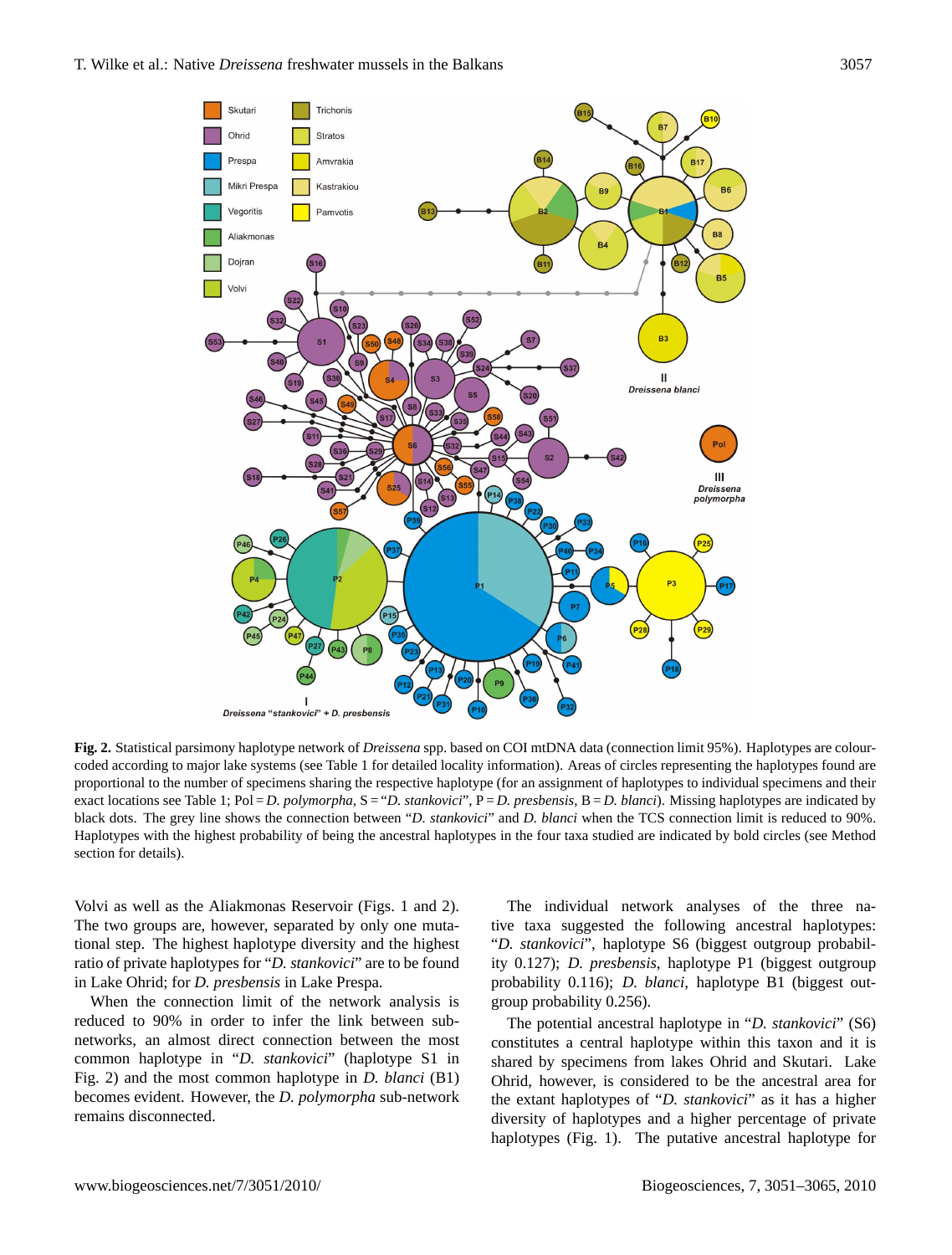| 1 D<br>٧<br>× | ı.<br>7<br>× |  |
|---------------|--------------|--|
|               |              |  |

**Table 3.** Results of exact test for significant pairwise genetic differences (level 0.05) in *Dreissena presbensis* from different water bodies.

|                         | Lake<br>Prespa | Lake Mikri<br>Prespa | Lake<br>Pamvotis | Lake<br>Vegoritis | Lake<br>Dojran | Lake<br>Volvi |
|-------------------------|----------------|----------------------|------------------|-------------------|----------------|---------------|
| Lake<br>Prespa          |                |                      |                  |                   |                |               |
| Lake<br>Mikri<br>Prespa | $+$            |                      |                  |                   |                |               |
| Lake<br>Pamvotis        | $^{+}$         | $^{+}$               |                  |                   |                |               |
| Lake<br>Vegoritis       | $^{+}$         | $^{+}$               | $^{+}$           |                   |                |               |
| Lake<br>Dojran          | $^{+}$         | $^{+}$               |                  | $^{+}$            |                |               |
| Lake<br>Volvi           | $^{+}$         | $^{+}$               | $+$              | $^{+}$            | $+$            |               |
| Aliakmonas<br>Reservoir | $\ddot{}$      | $^{+}$               |                  | $^{+}$            |                | $^{+}$        |

*D. presbensis* (P1) also represents a central haplotype within this taxon. It is only shared by specimens from Lake Prespa and the small neighbouring Lake Mikri Prespa (Fig. 2). Lake Prespa has a much higher total number of private haplotypes (Fig. 1) and as most of these haplotypes are derived from the putative ancestral haplotype P1, Lake Prespa appears to be the ancestral area for all extant haplotypes of *D. presbensis*. For *D. blanci*, the inferred ancestral haplotype is haplotype B1 (Fig. 2). As Lake Trichonis is the only natural lake in which this haplotype was found during our survey (accept for a single specimen in Lake Prespa), and as this lake shows the highest percentage of private *D. blanci* haplotypes (Fig. 1), it is assumed to be the ancestral area for the extant diversity of *D. blanci*.

#### **3.2 Test for genetic structure**

We performed two AMOVAs, corresponding to the two major sub-networks obtained in the first network analysis (see Fig. 2): *D. presbensis* + "*D. stankovici*" and *D. blanci*. The first analysis revealed a significant level of genetic differentiation between *D. presbensis* and "*D. stankovici*" with 33.45% of the total variation being distributed between these two groups ( $F_{CT} = 0.3345$ ,  $p < 0.05$ ). Variation among populations within groups accounted for 20.45% of total variation ( $F_{SC} = 0.3073$ ,  $p < 0.001$ ) and variation within populations for 46.10% of total variation ( $F_{ST} = 0.5390, p < 0.001$ ).

The alternative exact test of sample differentiation based on haplotype frequencies also rejected the global null hypothesis of panmixia of *D. presbensis* and "*D. stankovici*" from a total of 9 water bodies ( $p < 0.001$ ). Whereas a pairwise comparison of lakes did not indicate significant differences in the genetic structure of "*D. stankovici*" (i.e. between lakes Ohrid and Skutari;  $p = 0.106$ , the differentiation

**Table 4.** Results of the exact test for significant pairwise genetic differences (level 0.05) in *Dreissena blanci* from different water bodies. Note that lakes Prespa and Pamvotis were excluded from the analysis as only a single specimen each was sampled in these lakes.

|                                          | Lake<br>Trichonis | Lake<br>Amvrakia | Kastrakiou<br>Reservoir | <b>Stratos</b><br>Reservoir |
|------------------------------------------|-------------------|------------------|-------------------------|-----------------------------|
| Lake Trichonis                           |                   |                  |                         |                             |
| Lake Amvrakia<br>Kastrakiou<br>Reservoir | $^{+}$<br>$^{+}$  | $^{+}$           |                         |                             |
| <b>Stratos</b><br>Reservoir              | $^{+}$            | $^{+}$           | $^{+}$                  |                             |
| Aliakmonas<br>Reservoir                  |                   | $^{+}$           | $^{+}$                  | $^{+}$                      |

between water bodies harbouring specimens of *D. presbensis* was significant in 19 out of 21 pairwise comparisons (Table 3).

The analysis of *D. blanci* indicated that in this taxon, variance among populations accounted for 24.02% of total variation and variation within populations for 75.98%  $(F_{ST} = 0.2402, p < 0.001)$ . Following the qualitative guidelines of Wright (1978), this fixation index indicates high genetic differentiation. Note that among-group-variation is not applicable as this analysis involved only a single taxon.

The exact test of sample differentiation based on haplotype frequencies also rejected the global null hypothesis of panmixia of *D. blanci* from a total of 7 water bodies studied  $(p < 0.001)$ . Pairwise analyses of individual lake systems indicated significant differences in 9 out of 10 comparisons (Table 4).

## **3.3 Tests for neutrality**

Tajima's D test of selective neutrality showed a significant deviation from the neutral mutation hypothesis in all three taxa (*D. presbensis*: D = −2.43, p < 0.001; "*D. stankovici*":  $D = -2.42$ ,  $p < 0.001$ ; *D. blanci*:  $D = -1.54$ ,  $p = 0.025$ ), indicating population size expansion and/or positive selection.

# **3.4 Testing models of demographic and spatial expansions**

All individual mismatch analyses (Fig. 3) showed a unimodal distribution of pairwise nucleotide differences (also see the corresponding low raggedness values in Table 5, which are all non-significant). In addition, all sum of squared deviation (SSD) values (Table 5) are very low as well, none of them being significant. These data indicate that neither the pure demographic expansion model for lakes Ohrid, Prespa and Trichonis, nor the spatial expansion model for "*D. stankovici*",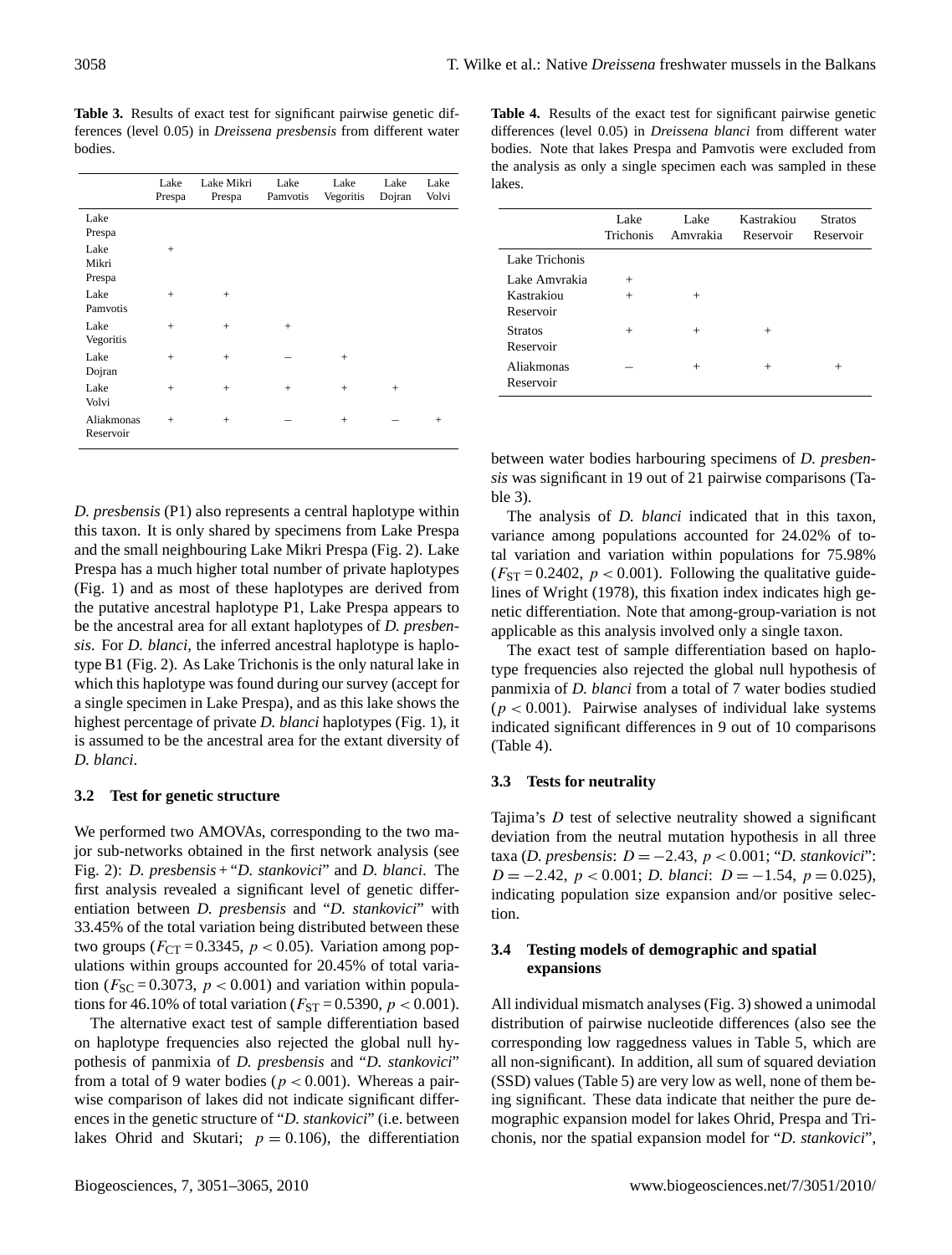

**Fig. 3.** Mismatch distribution of native *Dreissena* spp. based on COI mtDNA data. The distributions of pairwise nucleotide differences (circles) were tested against two expansion models (black lines): spatial expansion for all lakes (to the left) and demographic expansion out of the respective ancestral water body (to the right; see Result section for details). The 95% confidence intervals of the coalescent simulations are indicated by dashed lines.

*D. presbensis*, and *D. blanci* are rejected in favour of a demographic equilibrium.

#### **3.5 Estimation of time since population expansion**

The mean time estimates for the beginning of spatial/demographic expansion in "*D. stankovici*", *D. presbensis*, and *D. blanci* are given in Table 5. The demographic expansion of "*D. stankovici*" in Lake Ohrid and its spatial expansion into Lake Skutari started some 320 000–300 000 years ago and therefore considerably earlier than the demographic expansion of *D. presbensis* within Lake Prespa and its spatial expansion into nearby water bodies some 110 000 and 70 000 years ago, respectively (also see the nonoverlapping CI's in Table 5). The demographic expansion of *D. blanci* and its spatial expansion out of Lake Trichonis (160 000 and 140 000 years ago, respectively) apparently started before the spread of *D. presbensis*, but considerably later than the expansions of "*D. stankovici*" (CI's, however, are overlapping). The spatial expansion of *D. presbensis* out of Lake Prespa appeared to have started considerably later than its demographic expansion (but CI's overlap).

It should be noted that the onsets of population expansions inferred here for *Dreissena* spp. are independent of the age of the respective most recent common ancestors (MRCA). The age of the MRCA in all three taxa may be considerably higher than the inferred age of spatial expansion.

#### **4 Discussion**

#### **4.1 Biogeographical zones on the southern Balkans**

The biogeographical zonation of *Dreissena* spp. here inferred by molecular data largely corresponds with the zonations proposed previously based on data from fish. *Dreissena* "*stankovici*" occurs exclusively in the ecoregion "southeastern Adriatic drainages" (Fig. 1), *D. blanci* mainly in the ecoregion "Ionian drainages", and *D. presbensis* mainly in the Vardar and Thrace ecoregions. There is, however, considerable disagreement regarding the assignment of the ancient lakes Ohrid and Prespa to ecoregions. Most researchers consider Lake Ohrid as belonging to the southeastern Adriatic drainages (see Introduction, also see Albrecht and Wilke,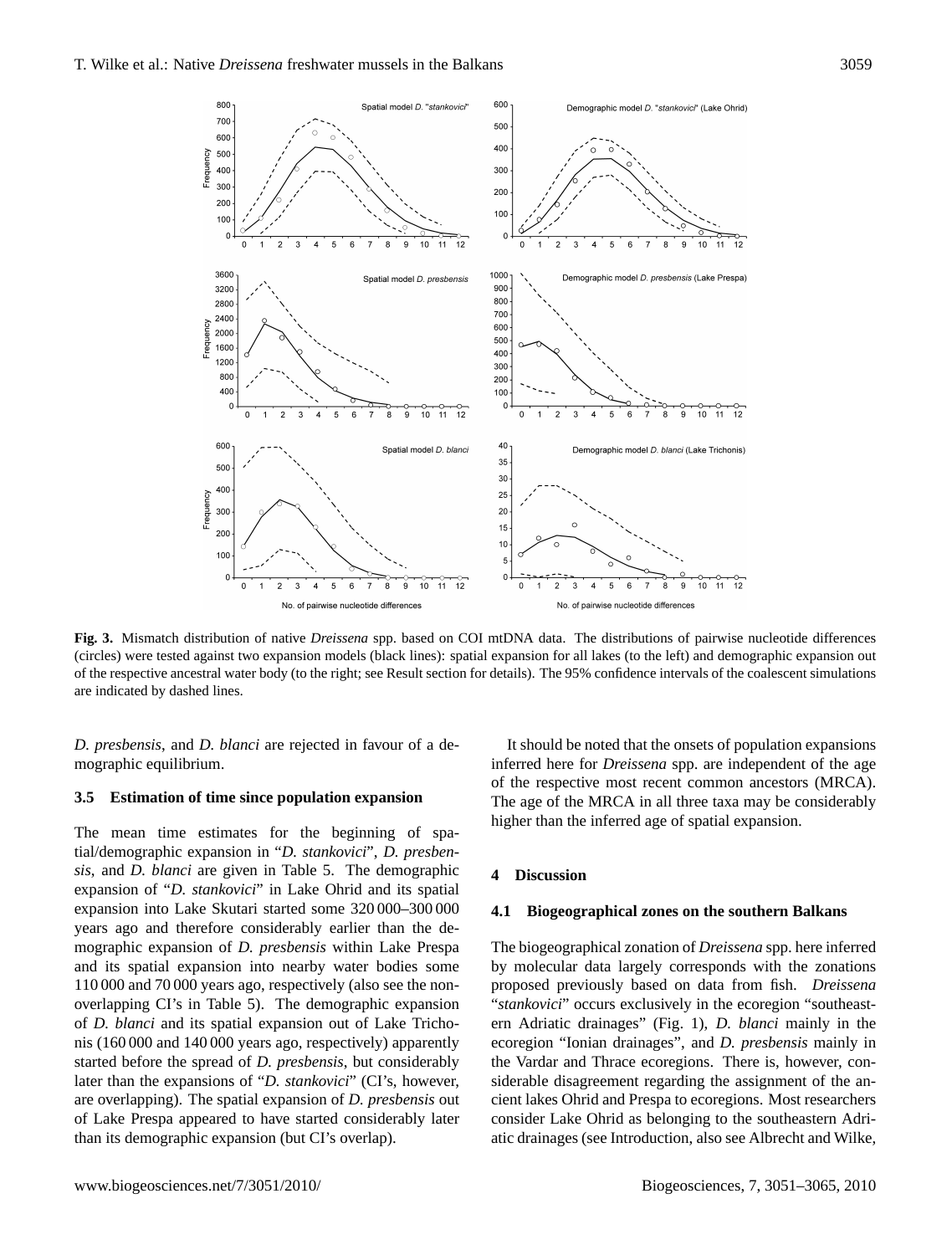**Table 5.** Estimated parameters of spatial and demographic expansion models in native *Dreissena* spp. based on mismatch analyses. For details on the estimation of time since expansion and its confidence intervals see the Method section. SSD: sum of squared deviations from the respective model; *p*: significance of the respective parameter; RI: raggedness index; τ: population parameter Tau; CI: 95% confidence interval;  $T$ : time since population expansion.

|                |                                | Spatial expansion model      |                          | Demographic expansion model     |                                |                               |  |
|----------------|--------------------------------|------------------------------|--------------------------|---------------------------------|--------------------------------|-------------------------------|--|
|                | "D. stankovici"<br>(all sites) | D. presbensis<br>(all sites) | D. blanci<br>(all sites) | "D. stankovici"<br>(Lake Ohrid) | D. presbensis<br>(Lake Prespa) | D. blanci<br>(Lake Trichonis) |  |
| $SSD(p-value)$ | 0.001(0.53)                    | 0.001(0.60)                  | 0.001(0.80)              | 0.002(0.26)                     | 0.001(0.95)                    | 0.009(0.73)                   |  |
| $RI(p-value)$  | 0.016(0.61)                    | 0.024(0.80)                  | 0.019(0.88)              | 0.018(0.28)                     | 0.019(0.98)                    | 0.039(0.80)                   |  |
| τ              | 4.63                           | 1.12                         | 2.24                     | 5.02                            | 1.76                           | 2.48                          |  |
| (CI)           | $(2.96 - 5.12)$                | $(0.69 - 3.16)$              | $(1.29 - 3.68)$          | $(4.18 - 5.70)$                 | $(0.43 - 3.80)$                | $(1.05 - 5.83)$               |  |
| $T$ in Mya     | 0.297                          | 0.072                        | 0.144                    | 0.322                           | 0.113                          | 0.160                         |  |
| (CI)           | $(0.201 - 0.393)$              | $(0-0.153)$                  | $(0.061 - 0.227)$        | $(0.236 - 0.409)$               | $(0.002 - 0.224)$              | $(0.002 - 0.317)$             |  |

2008). Some researchers noted a relationship to the Ionian region (e.g. Wilke et al., 2007), yet other researchers point to the high degree of isolation and faunal distinctness of Lake Ohrid faunal elements, which possibly warrants the assignment to its own region (e.g. Banarescu, 1991; Albrecht et al., 2009; Hauffe et al., 2010; Trajanovski et al., 2010). The data presented here, indeed, indicate a close relationship of Lake Ohrid specimens and the ecoregion "southeastern Adriatic drainages", demonstrated by the occurrence of "*D. stankovici*" in Lake Skutari. However, as the latter lake is almost directly connected to Lake Ohrid via the Drim River, the relatively isolated occurrence of "*D. stankovici*" in the Skutari area should not be overrated.

The situation for Lake Prespa is less ambiguous. Whereas most researchers consider this lake to be closely related to Lake Ohrid biogeographically, recent studies (e.g. Albrecht and Wilke, 2008; Albrecht et al., 2009) suggest a closer biogeographical connection between Lake Prespa and the lakes of the Vardar region. This pattern is also supported by the genetic analyses presented here. We therefore suggest modifying the borders of the Vardar ecoregion to include lakes Prespa and Mikri Prespa (also see Marková et al., 2010).

# **4.2 Demographic changes in** *Dreissena* **spp. relative to environmental changes**

Whereas the distribution of groups of species among ecoregions often reflects the general biogeographical history of a larger area, a comparison of closely related taxa may reveal the effects of small-scale biotic and abiotic factors in space and time.

Estimates of the dates of population changes indicate that the onsets of demographic and spatial expansions in the three native taxa do not coincide, but differ considerably. This raises the question as to whether environmental changes (e.g. recovery from catastrophic lake-level low stands; Sturmbauer et al., 2001; Schultheiß et al., 2009) may have triggered population expansions, and if so, whether these changes were of global, regional, or local nature. Acknowledging that these different spatial scales may not be mutually exclusive, the disconcordance of demographic events in the taxa studied might, at first sight, point to local effects influencing individual lakes and their respective species. The situation, however, appears to be more complex because different lakes with different limnological characteristics (e.g. size, depth, source of water, residence time of water; also see Table 2) may buffer environmental changes to different degrees.

We are unable to provide explanations for the population expansions in "*D. stankovici*" some 300 000–320 000 years ago and in *D. blanci* some 140 000 years ago due to lack of relevant paleolimnological data.The demographic expansion of *D. presbensis* in Lake Prespa some 110 000 years ago, however, can possibly be linked to environmental and climatic fluctuations that were inferred for the Ohrid-Prespa region during the last glacial-interglacial cycle (Lindhorst et al., 2010; Vogel et al., 2010a,b; Wagner et al., 2010). The Eemian interglacial ended approximately 110 000 years ago and was characterized by abrupt climatic changes and significant lake level fluctuations (Lézine et al., 2010), which might have caused the demographic expansion observed. Interestingly, while these affects are apparent in Lake Prespa, they did not leave traces in the demographic history of "*D. stankovici*" in Lake Ohrid. In fact, a recent study shows that "*D. stankovici*" already had a dominant position in the benthic invertebrate assemblages of the latter lake during the Last Interglacial (Albrecht et al., 2010). These observations lead to the hypothesis that regional environmental changes may have had pronounced effects on the population histories of *Dreissena* spp. in the Balkans, though the high buffer capacity of, for example, Lake Ohrid (deep oligotrophic lake with a considerable water input coming from sublacustrine springs) may have mitigated these effects (but see Reed et al., 2010 for the sensitivity of diatoms to climate change in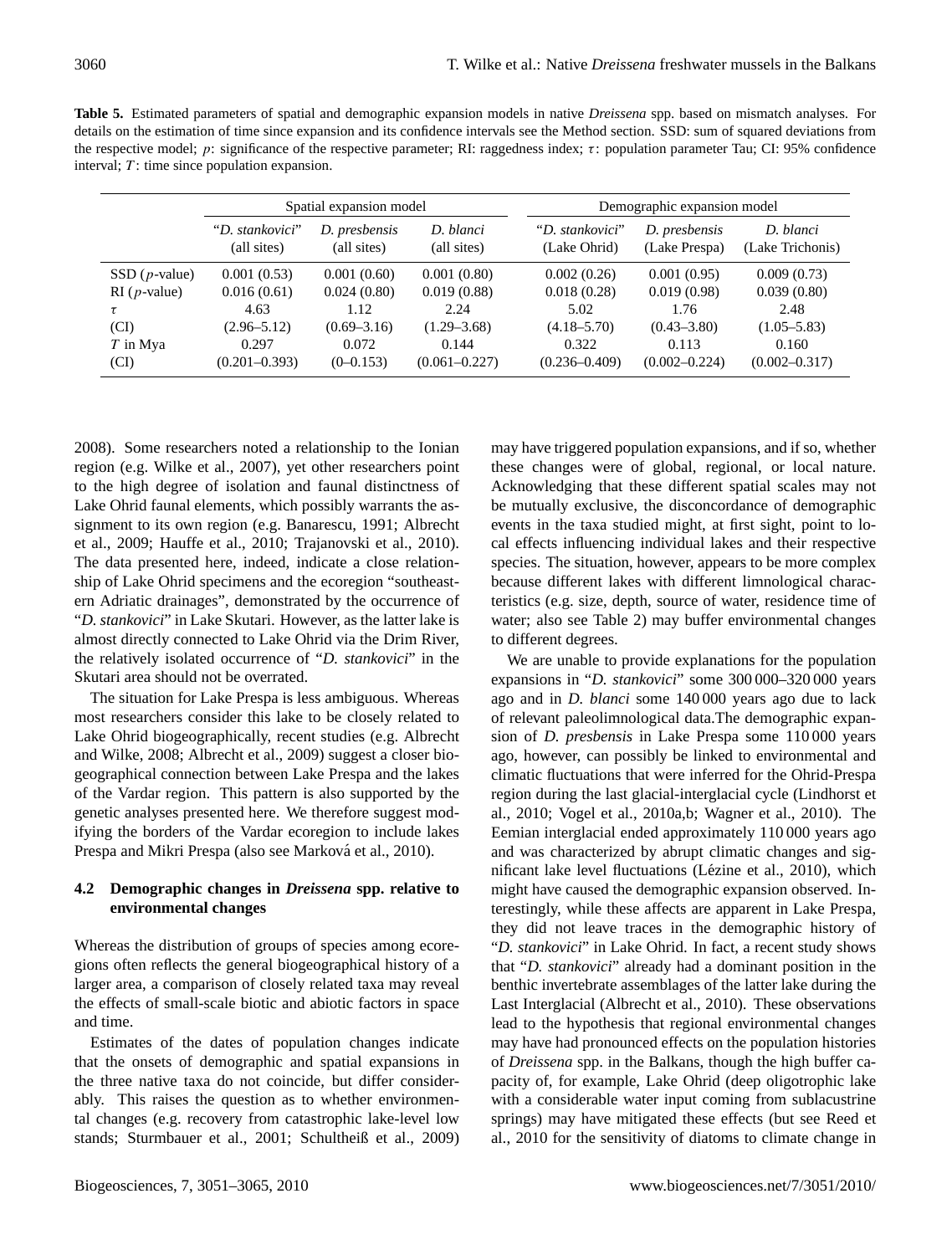Lake Ohrid). Thus, the onset of spatial expansion in *D. presbensis* out of Lake Prespa may be associated with a recovery from lake level low stands, whereas we do not see such effects in Lake Ohrid populations. Nonetheless, given the patchy distribution of lakes in the area, local events affecting individual lakes probably had pronounced effects on the respective demographic histories of *Dreissena* spp. as well. In fact, both the exact test of sample differentiation and the AMOVA reject panmixia within the three native taxa studied. The high degree of genetic structure in all these taxa is rather unexpected. Most water bodies studied here are frequently used by migratory water birds as breeding or resting grounds (e.g. Grimmett and Jones, 1989). Together with the, in part, low geographical distance between these water bodies, one would expect a high degree of passive dispersal and therefore considerable gene flow between lakes and reservoir. However, the AMOVAs indicate significant pairwise genetic differences among *D. presbensis* populations from different water bodies, except for lakes Pamvotis, Dojran and the Aliakmonas Reservoir (Table 3). The same is true for *D. blanci*. Within this taxon, populations from different water bodies show a high degree of pairwise differentiation except for those inhabiting the Aliakmonas Reservoir and Lake Trichonis (Table 4). While both taxa have a relatively high number of private haplotypes in natural lakes (particularly in ancient lakes), we only see a clear geographical structure in *D. presbensis* (Fig. 2). Most specimens from lakes Prespa and Mikri Prespa form one group, specimens from the remote Lake Pamvotis form a second group, and most specimens from the eastern lakes and reservoirs (Vegoritis, Dojran, Volvi, Aliakmonas) form a third group. The difference in geographical structure between *D. presbensis* and *D. blanci* could, however, be simply the result of an isolation-by-distance effect as *D. blanci* has a much smaller range than *D. presbensis* (see Fig. 1).

# **4.3 Faunal exchange and eco-insularity of ancient lakes in space and time**

While isolation-by-distance may explain some of the patterns observed in our data set, it does not explain the lack of faunal overlap between lakes Prespa and Ohrid. Although haplotypes of "*D. stankovici*" and *D. presbensis* differ by as little as one mutational step (see Fig. 2), these sister-lakes do not share haplotypes nor do individual haplotypes from Lake Ohrid cluster together with those from Lake Prespa. The high degree of population distinctiveness in ancient lakes also becomes evident when looking at the distribution of haplotypes (particularly private haplotypes) among water bodies. The highest haplotype diversities and the highest percentage of private haplotypes (see Fig. 1) are to be found in (i) Lake Ohrid, (ii) Lake Prespa, and (iii) Lake Trichonis. Interestingly these lakes also appear to be, possibly in the same order, the oldest lakes in the Balkans (e.g. Albrecht and Wilke, 2008; Albrecht et al., 2009). Acknowledging that we are unable to provide a quantifiable neutral model of private haplotype diversities in the lakes studied, we do see a general trend that shows an increase of haplotype diversities from artificial and relatively young natural lakes over potential ancient lakes to well recognized ancient lakes, such as Lake Ohrid. In other words, the degree of eco-insularity may be related to the age of the respective water body and it is conceivable that species in those lakes, characterized by long demographic histories, are better adapted to the individual settings of ancient lakes and that they are therefore typically able to out-compete immigrants originating from other water bodies (e.g. Boss, 1978; Radoman, 1985; Albrecht and Wilke, 2008). Moreover, it has recently been shown for the Neogene lakes in the Balkans that, once a fauna evolved in situ, inter-lake exchange remains extremely rare (Harzhauser and Mandic, 2008). Of course, isolation (and therefore the frequency of emigration and immigration events) also plays an important role for eco-insularity. Long-lived lakes (ancient lakes and paleolakes) have repeatedly been regarded as islands with observed patterns being discussed in an islandbiogeographic context (e.g. Wesselingh, 2007).

We do not know the processes leading to the relative high degree of eco-insularity of *Dreissena* spp. in ancient lakes in the Balkans but empirical evidence from aquarium experiments (Wilke et al., unpublished data) also indicate that "*D. stankovici*" from Lake Ohrid is very difficult to maintain outside its native environment. This double-sided effect of eco-insularity – endemic organisms may outcompete most invading species but are probably inferior outside their native water bodies – may have considerable implications for the protection of native *Dreissena* spp. on the Balkans. As shown by Kostoski et al. (2010), Lake Ohrid harbours an increasing number of invasive species. These species are mainly to be found in environmentally disturbed areas such as the euthrophicated Ohrid Bay on the Macedonian side and the Lin Peninsula on the Albanian side (also see Matzinger et al., 2007). There, water conditions might have changed in such a way that endemic species lose their competitive advantage. These are therefore the areas specimens from outside could populate most easily and from where a displacement of native populations could start. The first confirmed record of *D. polymorpha* in the southwestern Balkans presented here originated from such a disturbed system – from Lake Saško in the Skutari drainage.

Our data also indicate that immigration and emigration of *Dreissena* specimens may occur on a regular basis in the Balkans. This becomes evident not only from specimens found in relatively young artificial water bodies such as the Aliakmonas, Kastrakiou and Stratos reservoirs (Fig. 1), but also from the low-frequency-occurrence of *D. blanci* specimens in lakes Pamvotis and Prespa. Such dispersal events may result in small isolated subpopulations subject to severe bottle necks and subsequent genetic drift (Wright, 1931; Wilke et al., 2010). These processes could, at least partly,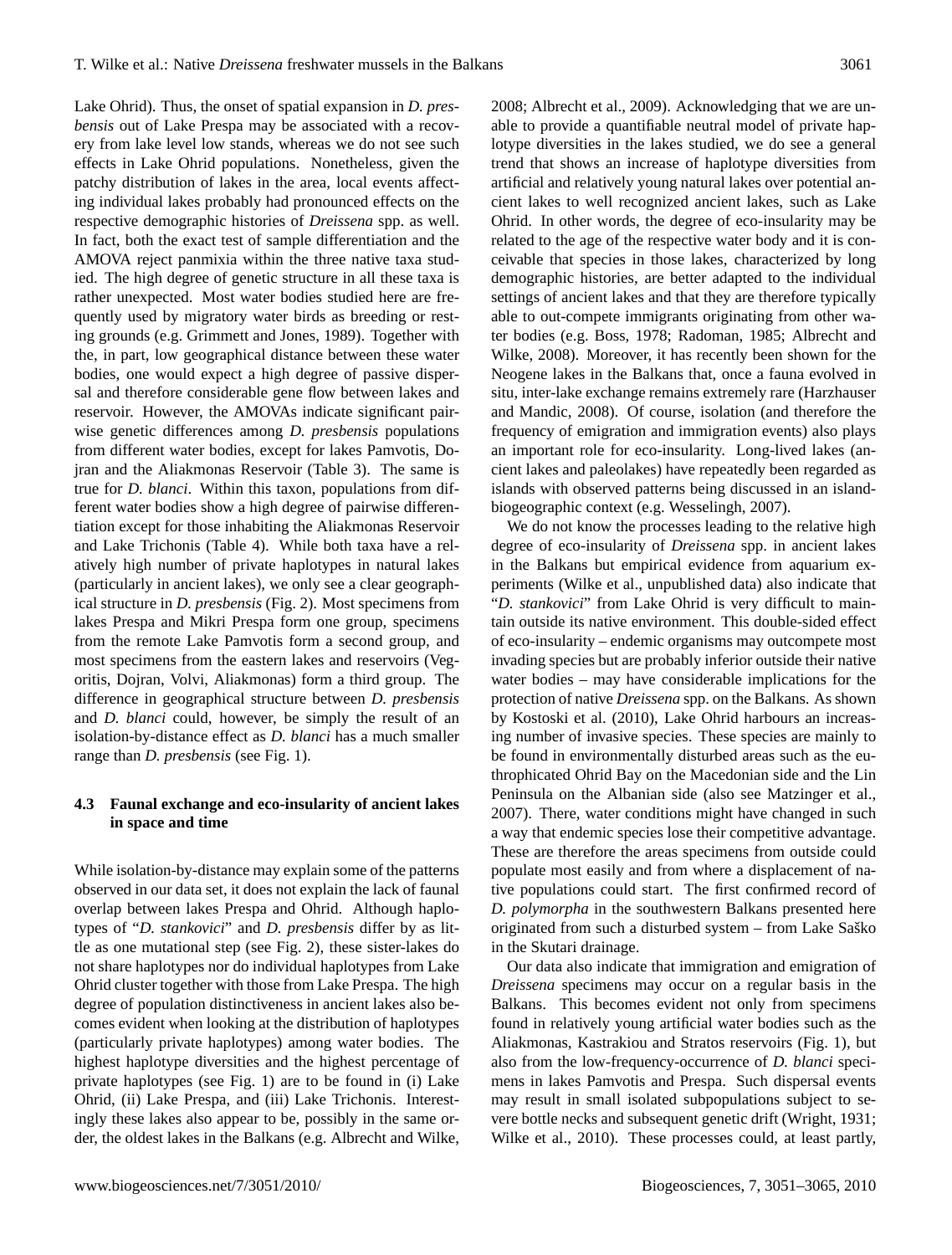explain the patterns of extant *Dreissena* biodiversity seen in the Balkans.

# **4.4 Evolutionary history of native** *Dreissena* **spp. in the Balkans**

Given that native *Dreissena* spp. from the Balkans form a monophyletic group as suggested by Albrecht et al. (2007), and considering their demographic histories and patterns of haplotype diversity inferred in the present paper, we suggest that an ancestral *Dreissena* population in Lake Ohrid may be the source of today's *Dreissena* biodiversity in the area.

Specimens of this population possibly invaded lakes in the southern Ionian region, such as Lake Trichonis, and became reproductively isolated (extant *D. blanci*). Independent of this event, and probably at a later point in time, specimens of the ancestral source population also invaded Lake Prespa (extant *D. presbensis*). After a major demographic expansion, Lake Prespa then probably became the source for the spreading of *D. presbensis* to lakes in the Vardar and Thrace regions. Given the close haplotype relationship between *D. presbensis* from lakes Prespa and Pamvotis (see, for example, the shared haplotype P5 in Fig. 2), Lake Prespa possibly was the source for *D. presbensis* specimens in Lake Pamvotis (Ionian region) as well.

Interestingly, there also has been a spread of specimens of "*D. stankovici*" from Lake Ohrid into the Skutari system. This is, however, not surprising as the only outflow of Lake Ohrid, the Drim River (see Fig. 1), runs along Lake Skutari. In fact, a similar "out of Ohrid" event has been noted by Wilke et al. (2007). In their paper, the authors presented data suggesting that the ancestor of the pyrgulinid gastropod species *Pyrgula annulata*, which today occurs in some Italian lakes, in Croatia and also in Lake Skutari, probably inhabited Lake Ohrid. Studies of the endemic cypriniform fish fauna also suggest a closely interlinked Ohrid-Drim-Skutari system (Šanda, 2007; Talevski et al., 2009; Marková et al., 2010).

The patterns of (limited) immigration and emigration observed here may help to provide a hypothesis for the high degree of freshwater biodiversity in the Balkans not only for *Dreissena* spp., but also for other invertebrate taxa. We suggest that during an early limnological phase (or after catastrophic limnological events), a patchy system of ancient lakes in the area with limited gene flow supported the survival of small isolated subpopulations. Probably during a later phase, eco-insularity of lake faunas prevented excessive hybridization and sympatry of closely related taxa. Future studies focusing on processes such as selection vs. drift based on additional nuclear markers may help to test this hypothesis.

# **4.5 Potential of native** *Dreissena* **spp. in the Balkans for becoming invasive**

Given that the two well-known invasive *Dreissena* taxa, *D. polymorpha* and *D. rostriformis bugensis* probably started

their massive spread in western Europe and North America from small isolated areas and that the native *Dreissena* species in the Balkans are now known to occur in many more water bodies than previously believed, there is real concern that one or more of these native taxa could become invasive (see Albrecht et al., 2007). The data presented here, however, indicate that their spatial expansion had already started between approximately 70 000 and 300 000 years ago and therefore is not human-mediated. Moreover, all species still appear to be restricted to their native ranges. Of concern, however, is that today two taxa, *D. presbensis* and *D. blanci*, also occur in artificial water bodies. While many reservoirs in the area are still free of *Dreissena* spp. (see the negative records in Fig. 1), we did find specimens in large numbers in at least three major reservoirs situated in two ecoregions. We therefore urgently suggest a monitoring program for *Dreissena* spp. in artificial lakes in the area as an early warning system. At the same time, studies are necessary to investigate whether invasive *D. polymorpha* show signs of further range expansions into areas currently exclusively populated by native *Dreissena* taxa in the Balkans.

*Acknowledgements.* We are very grateful to Peter Glöer (Hetlingen) and Vladimir Pešić (Podgorica), who provided *Dreissena* materials from Lake Skutari. We also thank Athanasios Mogias (Democritus University of Thrace), who helped to prepare our field work in Greece and arranged for the necessary collecting permits. Silvia Nachtigall and Kirstin Schreiber (Justus Liebig University Giessen) are acknowledged for their help with the DNA work. Special thanks go to Torsten Hauffe and Kirstin Schreiber (Justus Liebig University Giessen) for collecting specimens of *D. polymorpha* in the vicinity of Lake Skutari. Two anonymous referees are acknowledged for reviewing the manuscript. The work was supported by German Research Foundation grants WI1901/8-1 and AL 1076/3-1 to TW and CA.

Edited by: B. Wagner

#### **References**

- Abell, R., Thieme, M. L., Revenga, C., Bryer, M., Kottelat, M., Bogutskaya, N., Coad, B., Mandrak, N., Contreras Balderas, S., Bussing, W., Stiassny, M. L. J., Skelton, P., Allen, G. R., Unmack, P., Naseka, A., Ng, R., Sindorf, N., Robertson, J., Armijo, E., Higgins, J. V., Heibel, T. J., Wikramanayake, E., Olson, D., López, H., Reis, R. E., Lundberg, J. G., Sabaj Pérez, M. H., and Petry, P.: Freshwater ecoregions of the world: a new map of biogeographic units for freshwater biodiversity conservation, Bioscience, 58, 403–414, 2008.
- Albrecht, C., Hauffe, T., Schreiber, K., and Wilke, T.: Mollusc biodiversity and endemism in the putative ancient Lake Trichonis (Greece), Malacologia, 51, 357–375, 2009.
- Albrecht, C., Schultheiß, R., Kevrekidis, T., Streit, B., and Wilke, T.: Invaders or endemics? Molecular phylogenetics, biogeography and systematics of *Dreissena* in the Balkans, Freshwater Biol., 52, 1525–1536, 2007.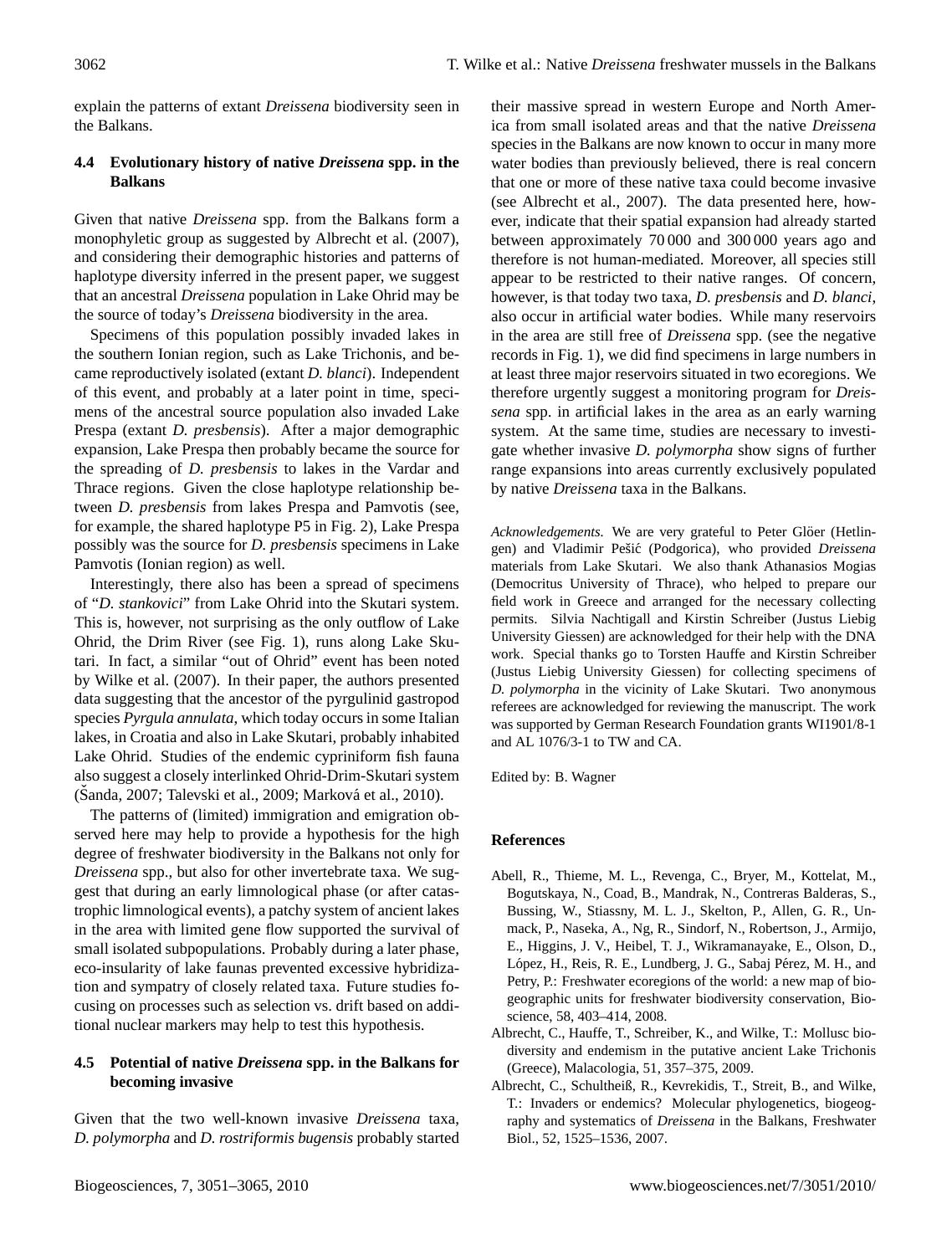- Albrecht, C., Trajanovski, S., Kuhn, K., Streit, B., and Wilke, T.: Rapid evolution of an ancient lake species flock: freshwater limpets (Gastropoda: Ancylidae) in the Balkan lake Ohrid, Org.s Divers. Evol., 6, 294–307, 2006.
- Albrecht, C. and Wilke, T.: Lake Ohrid: biodiversity and evolution, Hydrobiologia, 615, 103–140, 2008.
- Albrecht, C., Wolff, C., Glöer, P., and Wilke, T.: Concurrent evolution of ancient sister lakes and sister species: The freshwater gastropod genus *Radix* in lakes Ohrid and Prespa, Hydrobiologia, 615, 157–167, 2008.
- Albrecht, C., Vogel, H., Hauffe, T., and Wilke, T.: Sediment core fossils in ancient Lake Ohrid: testing for faunal change in molluscs since the Last Interglacial period, Biogeosciences Discuss., 7, 3969–3999, doi:10.5194/bgd-7-3969-2010, 2010.
- Banarescu, P. M.: Zoogeography of fresh waters, Vol. 2: Distribution and dispersal of freshwater animals in North America and Eurasia, Aula Verlag, Wiesbaden, 1991.
- Banarescu, P. M.: Distribution pattern of the aquatic fauna of the Balkan Peninsula, in: Balkan biodiversity. Pattern and process in the European hotspot, edited by: Griffiths, H. I., Krystufek, ´ B., and Reed, J. M., Kluwer Academic Publishers, Dordrecht, Boston, London, 203–217, 2004.
- Bank, R. A.: Towards a catalogue and bibliography of the freshwater Mollusca of Greece, Heldia, 6, 51–86, 2006.
- Boss, K. J.: On the evolution of gastropods in ancient lakes, in: Pulmonates: Systematics, Evolution and Ecology, Vol. 2a., edited by: Fretter, V. and Peake, J., Academic Press, London, New York, San Francisco, 385–428, 1978.
- Clement, M., Posada, D., and Crandall, K. A.: TCS: a computer program to estimate gene genealogies, Mol. Ecol., 9, 1657–1659, 2000.
- Denèfle, M., Lézine, A.-M., Fouache, E., and Dufaure, J.-J.: 12,000-year pollen record from Lake Maliq, Albania, Quaternary Res., 54, 423–432, 2000.
- Excoffier, L.: Patterns of DNA sequence diversity and genetic structure after a range expansion: Lessons from the infinite-island model, Mol. Ecol., 13, 853–864, 2004.
- Excoffier, L., Laval, G., and Schneider, S.: Arlequin (version 3.0): An integrated software package for population genetics data analysis, Evol. Bioinform., 1, 47–50, 2005.
- Folmer, O., Black, M., Hoeh, W., Lutz, R. A., and Vrijenhoek, R. C.: DNA primers for amplification of mitochondrial cytochrome c oxidase subunit I from diverse metazoan invertebrates, Mol. Mar. Biol. Biotech., 3, 294–299, 1994.
- Frogley, M. R. and Preece, R. C.: A faunistic review of the modern and fossil molluscan fauna from lake Pamvotis, Ioannina, an ancient lake in NW Greece: implications for endemism in the Balkans, in: Balkan biodiversity, Pattern and process in the European hotspot, edited by: Griffiths, H. I., Krystufek, B., and ´ Reed, J. M., Kluwer Academic Publishers, Dordrecht, Boston, London, 243–260, 2004.
- Gelembiuk, G. W., May, G. E., and Lee, C. E.: Phylogeography and systematics of zebra mussels and related species, Mol. Ecol., 15, 1021–1031, 2006.
- Griffiths, H. I. and Frogley, M. R.: Fossil ostracods, faunistics and the evolution of regional biodiversity, in: Balkan biodiversity, Pattern and process in the European hotspot, edited by: Griffiths, H. I., Krystufek, B., and Reed, J. M., Kluwer Academic Publish- ´ ers, Dordrecht, Boston, London, 261–272, 2004.
- Griffiths, H. I., Reed, J. M., Leng, M. J., Ryan, S., and Petkovski, S.: The conservation status and recent palaeoecology of Balkan Lake Dojran, Biol. Conserv., 104, 35–49, 2002.
- Griffiths, H. I., Kryśtufek, B., and Reed, J. M.: Balkan biodiversity, Pattern and process in the European hotspot, Kluwer Academic Publishers, Dordrecht, Boston, London, 2004.
- Grimmett, R. F. A. and Jones, T. A.: Important bird areas in Europe, ICBP technical publication Vol. 9, International Council for Bird Preservation Technical Publication, 1989.
- Hall, T. A.: BioEdit: a user-friendly biological sequence alignment editor and analysis program for Windows 95/98/NT, Nucl. Acid. S., 41, 95–98, 1999.
- Harzhauser, M. and Mandic, O.: Neogene lake systems of Central and South-Eastern Europe: Faunal diversity, gradients and interrelations, Palaeogeogr. Palaeoclimatol. Palaeoecol., 260, 417– 434, 2008.
- Hauffe, T., Albrecht, C., Schreiber, K., Birkhofer, K., Trajanovski, S., and Wilke, T.: Spatially explicit analyses of gastropod biodiversity in ancient Lake Ohrid, Biogeosciences Discuss., 7, 4953– 4985, doi:10.5194/bgd-7-4953-2010, 2010.
- Hauswald, A.-K., Albrecht, C., and Wilke, T.: Testing two contrasting evolutionary patterns in ancient lakes: species flock vs. species scatter in valvatid gastropods of Lake Ohrid, Hydrobiologia, 615, 169–179, 2008.
- Karaman, G. and Beeton, A.:The biota and limnology of Lake Skadar, Univerzitet "VeljkoVlahovic", Titograd & Milwaukee, 468 pp., 1981.
- Kinzelbach, R.: The main features of the phylogeny and dispersal of the Zebra Mussel *Dreissena polymorpha*, in: The Zebra Mussel *Dreissena polymorpha*, edited by: Neumann, D. and Jenner, H. A., Gustav Fischer Verlag, New York, 5–17, 1992.
- Korniushin, A. V.: The bivalve mollusc fauna of ancient lakes in the context of the historical biogeography of the Balkan region, in: Balkan biodiversity, Pattern and process in the European hotspot, edited by: Griffiths, H. I., Krytufek, B., and Reed, J. M., Kluwer Academic Publishers, Dordrecht, Boston, London, 219–241, 2004.
- Kostoski, G., Albrecht, C., Trajanovski, S., and Wilke, T.: A freshwater biodiversity hotspot under pressure - assessing threats and identifying conservation needs for ancient Lake Ohrid, Biogeosciences Discuss., 7, 5347–5382, doi:10.5194/bgd-7-5347-2010, 2010.
- Lézine, A.-M., von Grafenstein, U., Andersen, N., Belmecheri, S., Bordon, A., Caron, B., Cazet, J.-P., Erlenkeuser, H., Fouache, E., Grenier, C., Huntsman-Mapila, P., Hureau-Mazaudier, D., Manelli, D., Mazaud, A., Robert, C., Sulpizio, R., Tiercelin, J.-J., Zanchetta, G., and Zeqollari, Z.: Lake Ohrid, Albania, provides an exceptional multi-proxy record of environmental changes during the last glacial-interglacial cycle, Palaeogeogr. Palaeoclimatol. Palaeoecol., 287, 116–127, 2010.
- Lindhorst, K., Vogel, H., Krastel, S., Wagner, B., Hilgers, A., Zander, A., Schwenk, T., Wessels, M., and Daut, G.: Stratigraphic analysis of lake level fluctuations in Lake Ohrid: an integration of high resolution hydro-acoustic data and sediment cores, Biogeosciences Discuss., 7, 3651–3689, doi:10.5194/bgd-7-3651-2010, 2010.
- Lipej, L. and Dulčić, J.: The current status of Adriatic fish biodiversity, in: Balkan biodiversity. Pattern and process in the European hotspot, edited by: Griffiths, H. I., Kryśtufek, B., and Reed, J.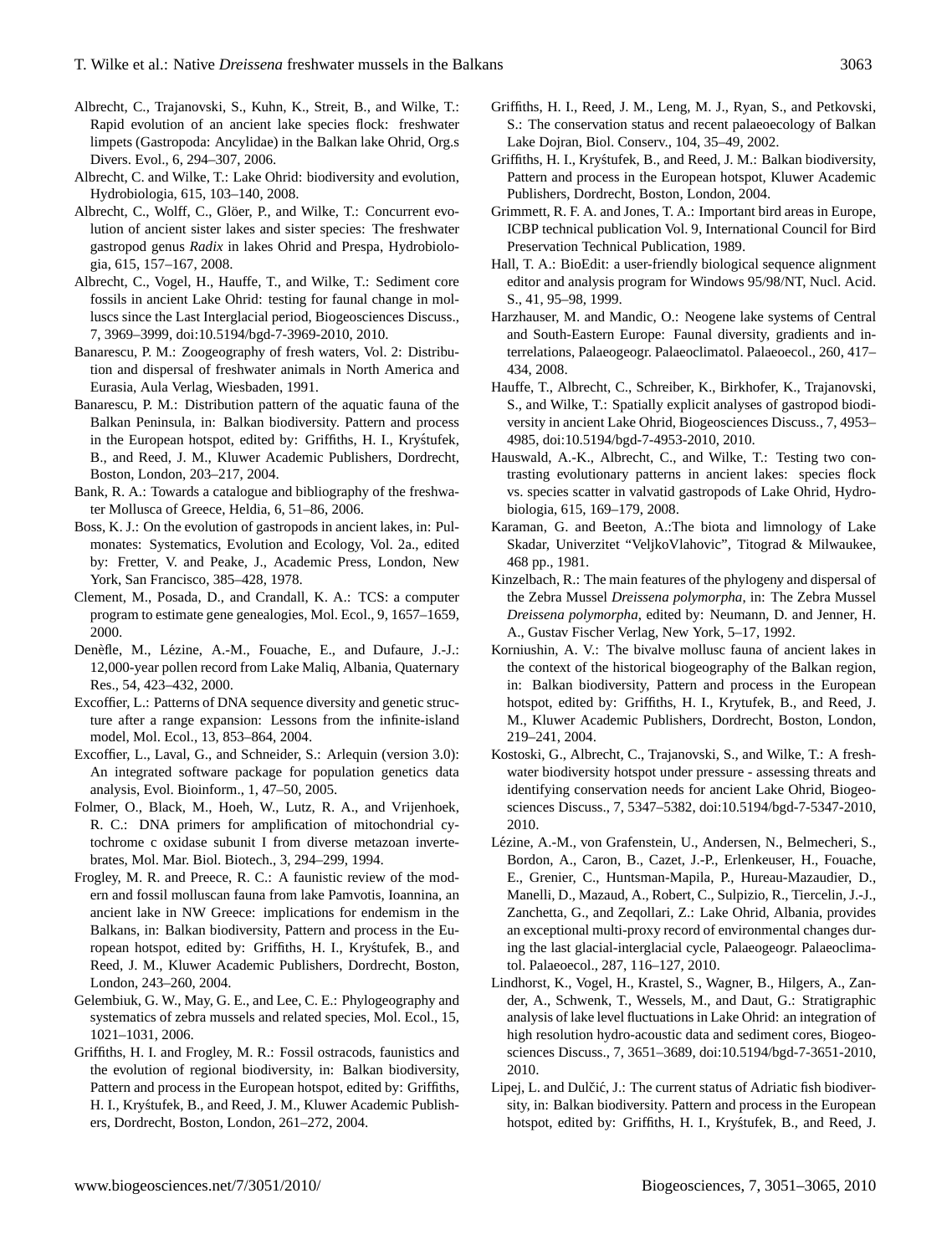M., Kluwer Academic Publishers, Dordrecht, Boston, London, 291–306, 2004.

- Marková, S., Šanda, R., Crivelli, A., Shumka, S., Wilson, I. F., Vukić, J., Berrebi, P., and Kotlík, P.: Nuclear and mitochondrial DNA sequence data reveal the evolutionary history of *Barbus* (Cyprinidae) in the ancient lake systems of the Balkans, Mol. Phyl. Evol., 55, 488–500, 2010.
- Martens, K.: Speciation in ancient lakes (review), Trends Ecol. Evol., 12, 177–182, 1997.
- Matzinger, A., Schmid, M., Veljanoska-Sarafiloska, E., Patceva, S., Guseska, D., Wagner, B., Müller, B., Sturm, M., and Wüest, A.: Eutrophication of ancient Lake Ohrid: Global warming amplifies detrimental effects of increased nutrient inputs, Limnol. Oceanogr., 52, 338–353, 2007.
- May, G. E., Gelembiuk, G. W., Panov, V. E., Orlova, M. I., and Lee, C. E.: Molecular ecology of zebra mussel invasions, Mol. Ecol., 15, 1021–1031, 2006.
- May, B. and Marsden, J. E.: Genetic identification and implications of another invasive species of dreissenid mussel in the Great Lakes, Can. J. Fish. Aquat. Sci., 49, 1501–1506, 1992.
- Molloy, D. P., Giamberini, L., Burlakova, L. E., Karatayev, A. Y., Cryan, J. R., Trajanovski, S. L., and Trajanovska, S. P.: Investigation of the endosymbionts of *Dreissena stankovici* with morphological and molecular confirmation of host species, in: The Zebra Mussel in Europe, edited by: van der Velde, G., Rajagopal, S., and bij de Vaate, A., Backhuys Publishers, Leiden, The Netherlands, 227–237, 2010.
- Molloy, D. P., de Vaate, A., Wilke, T., and Giamberini, L.: Discovery of *Dreissena rostriformis bugensis* (Andrusov 1897) in Western Europe, Biol. Invasions, 9, 871–874, 2007.
- Nalepa, T. F. and Schloesser, D. W.: Zebra Mussels: Biology, impact, and control, Lewis Press, Boca Raton, 1993.
- Pfenninger, M. and Posada, D.: Phylogeographic history of the land snail *Candidula unifasciata* (Helicellinae, Stylommatophora): Fragmentation, corridor migration, and secondary contact, Evolution, 56, 1776–1788, 2002.
- Radoman, P.: Hydrobioidea, a superfamily of Prosobranchia, Faculty of Science – Department of Biology, Beograd, 1985.
- Raymond, M. and Rousset, F.: An exact test for population differentiation, Evolution, 49, 1280–1283, 1995.
- Reed, J. M.: The potential of diatoms as biodiversity indicators in the Balkans, in: Balkan biodiversity, Pattern and process in the European hotspot, edited by: Griffiths, H. I., Krystufek, B., and ´ Reed, J. M., Kluwer Academic Publishers, Dordrecht, Boston, London, 273–289, 2004.
- Reed, J. M., Cvetkoska, A., Levkov, Z., Vogel, H., and Wagner, B.: The last glacial-interglacial cycle in Lake Ohrid (Macedonia/Albania): testing diatom response to climate, Biogeosciences Discuss., 7, 4689–4714, doi:10.5194/bgd-7-4689-2010, 2010.
- Rogers, A. R. and Harpending, H.: Population growth makes waves in the distribution of pairwise genetic differences, Mol. Biol. Evol., 9, 552–569, 1992.
- Royal Haskoning: Lake Shkoder transboundary diagnostics analysis – Albania & Montenegro, GEF project: "The Lake Shkoder integrated ecosystem management project" (Project number 9P6515), World Bank (IBRD), Washington, DC, 2006.
- Šanda, R.: Endemism of cypriniform fishes of Lakes Ohrid and Prespa: a review, 1st symposium for protection of natural lakes in Republic of Macedonia, Ohrid, 40, 2007.
- Schneider, S. and Excoffier, L.: Estimation of past demographic parameters from the distribution of pairwise differences when the mutation rates vary among sites: Application to human mitochondrial DNA, Genetics, 152, 1079–1089, 1999.
- Schultheiß, R., Albrecht, C., Bößneck, U., and Wilke, T.: The neglected side of speciation in ancient lakes: phylogeography of an inconspicuous mollusc taxon in lakes Ohrid and Prespa, Hydrobiologia, 615, 141–156, 2008.
- Schultheiß, R., Jørgensen, A., Wilke, T., and Albrecht, C.: The birth of an endemic species flock: demographic history of the *Bellamya* group (Gastropoda, Viviparidae) in Lake Malawi, Biol. J. Linn. Soc., in press, 2010.
- Schultheiß, R., Van Bocxlaer, B., Wilke, T., and Albrecht, C.: Old fossils-young species: evolutionary history of an endemic gastropod assemblage in Lake Malawi, Proc. R. Soc. Lond. B, 276, 2837–2846, 2009.
- Sell, J. and Spirkovski, Z.: Mitochondrial DNA differentiation between two forms of trout *Salmoletnica*, endemic to the Balkan Lake Ohrid, reflects their reproductive isolation, Mol. Ecol., 13, 3633–3644, 2004.
- Stepien, C. A., Taylor, C. D., Grigorovich, I. A., Shirman, S. V., Wei, R., Korniushin, A. V., and Dabrowska, K. A.: DNA and systematic analysis of invasive and native dreissenid mussels: Is *Dreissena bugensis* really *D. rostriformis*?, Aquat. Invaders, 14, 8–18, 2003.
- Strong, E. E., Gargominy, O., Ponder, W. F., and Bouchet, P.: Global diversity of gastropods (Gastropoda: Mollusca) in freshwater, Hydrobiologia, 595, 149–166, 2008.
- Sturmbauer, C., Baric, S., Salzburger, W., Ruber, L., and Verheyen, E.: Lake level fluctuations synchronize genetic divergences of cichlid fishes in African lakes, Mol. Biol. Evol., 18, 144–154, 2001.
- Tajima, F.: Statistical method for testing the neutral mutation hypothesis by DNA polymorphism, Genetics, 123, 585–595, 1989.
- Talevski, T., Milosevic, D., Maric, D., Petrovic, D., Talevska, M., and Talevska, A.: Biodiversity of ichthyofauna from Lake Prespa, Lake Ohrid and Lake Skadar, Biotechnol. Biotec. Eq., 23, 400–404, 2009.
- Trajanovski, S., Albrecht, C., Schreiber, K., Schultheiß, R., Stadler, T., Benke, M., and Wilke, T.: Testing the spatial and temporal framework of speciation in an ancient lake species flock: the leech genus *Dina* (Hirudinea: Erpobdellidae) in Lake Ohrid, Biogeosciences Discuss., 7, 5011–5045, doi:10.5194/bgd-7-5011- 2010, 2010.
- Tzedakis, P. C.: Museums and cradles of Mediterranean biodiversity, J. Biogeogr., 36, 1033–1034, 2009.
- Vogel, H., Wagner, B., Zanchetta, G., Sulpizio, R., and Rosén, P.: A paleoclimate record with tephrochronological age control for the last glacial-interglacial cycle from Lake Ohrid, Albania and Macedonia, J. Paleolimnol., 44, 295-310, doi:10.1007/s10933- 009-9404-x, 2010a.
- Vogel, H., Zanchetta, G., Sulpizio, R., Wagner, B., and Nowaczyk, N.: A tephrostratigraphic record for the last glacial-interglacial cycle from Lake Ohrid, Albania and Macedonia, J. Quat. Sci., 25, 320-338, doi:10.1002/jqs.1311, 2010b.
- Wagner, B., Vogel, H., Zanchetta, G., and Sulpizio, R.: Environmental changes on the Balkans recorded in the sediments from lakes Prespa and Ohrid, Biogeosciences Discuss., 7, 3365–3392, doi:10.5194/bgd-7-3365-2010, 2010.